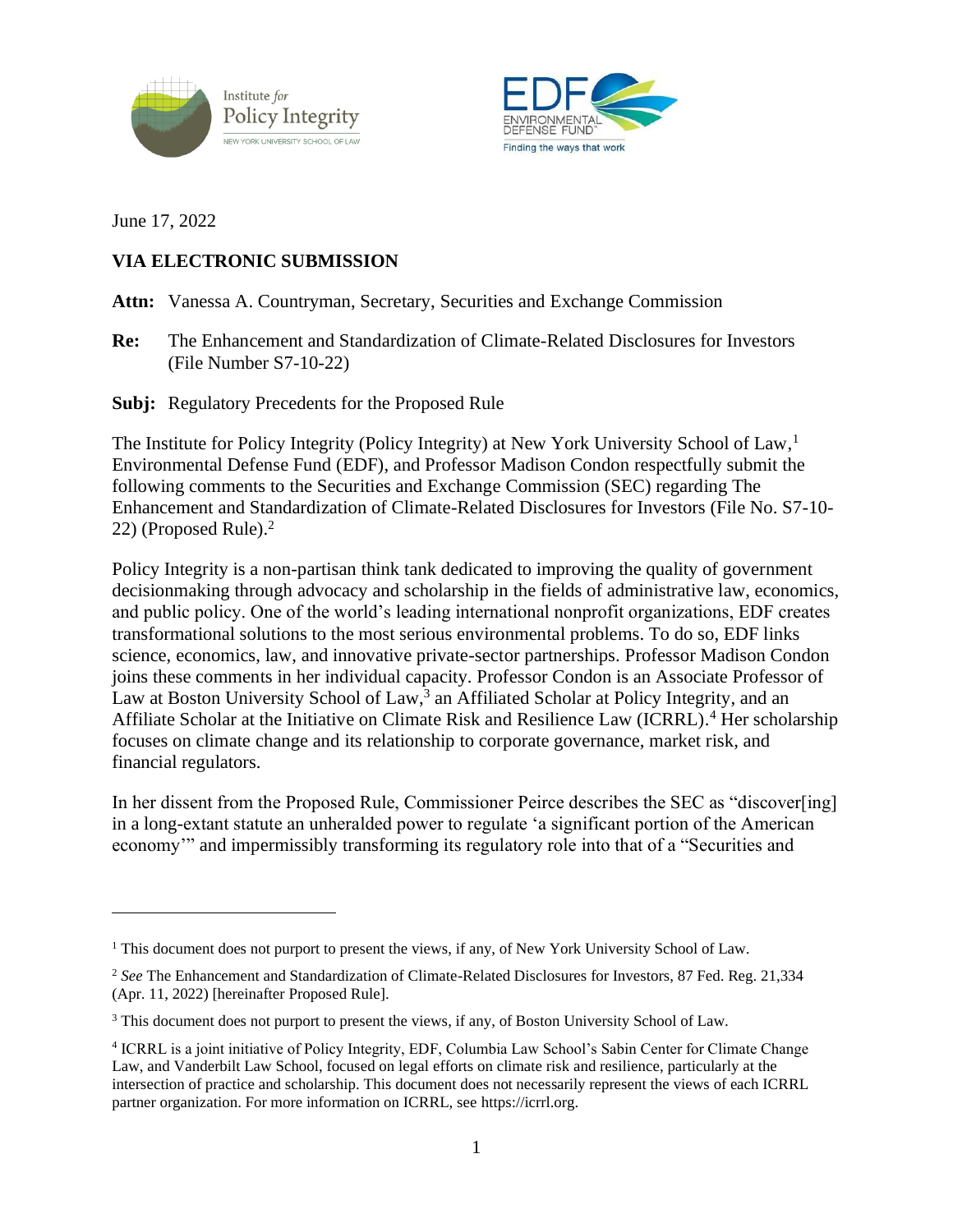<span id="page-1-0"></span>Environment Commission."<sup>5</sup> In this letter, we highlight regulatory precedents reaching back nearly sixty years that contradict these criticisms and lend support to the Proposed Rule's approach. This group of signatories has submitted three letters in total. The other two focus on the SEC's economic analysis and reasoned explanation for the Proposed Rule.

We begin by addressing the argument that the SEC is impermissibly reaching beyond acceptable "subject-matter boundaries" by focusing on climate-related information.<sup>6</sup> We show that the Commission has repeatedly used its authority under the Securities Act of 1933 (Securities Act) and the Securities Exchange Act of 1934 (Exchange Act) to require the disclosure of nonfinancial information—including environmental information—where such information is relevant to an assessment of investment risk. We also rebut Commissioner Peirce's claim that the SEC has operated in certain well-known subject-matter areas—including executive compensation, governance, and others—only pursuant to subject-specific grants of disclosure authority from Congress.<sup>7</sup> In reality, the Commission has regulated disclosures on most of these topics using its general authority under the Securities and Exchange Acts.

Next, we respond to three criticisms from Commissioner Peirce and others as to the specific form and content of the Proposed Rule. First, Commissioner Peirce claims that the Proposed Rule exceeds the SEC's statutory authority by not strictly hewing to a materiality standard.<sup>8</sup> We find, however, that the Commission has a long history of adopting prescriptive disclosure requirements that encompass non-material information. Second, Commissioner Peirce suggests that the Proposed Rule's disclosure requirements regarding physical and transition risk require registrants to engage in prediction and speculation—including about the future actions of government actors and other third parties. <sup>9</sup> But the SEC has long mandated disclosures that require companies to consider a range of potential future outcomes, and the Commission has made clear, through guidance, that relevant considerations may include the future actions of third-party and government actors. Finally, Commissioner Peirce argues that the proposed governance disclosures are too detailed and impermissibly attempt to direct, substantively, board and managerial discussions.<sup>10</sup> Once again, however, our review of the Commission's past rulemaking demonstrates a long history, dating back to the 1970s, of detailed disclosure requirements on governance practices.

6 *Id.*

7 *Id.*

8 *Id.*

9 *Id.* 

<span id="page-1-1"></span><sup>5</sup> Commissioner Hester M. Peirce, *We Are Not the Securities and Environment Commission – At Least Not Yet*, SEC. & EXCH. COMM'N (Mar. 21, 2022)[, https://perma.cc/KD5D-226U](https://perma.cc/KD5D-226U) (quoting Utility Air Reg. Grp. v. EPA, 573 U.S. 302, 324 (2014)).

<sup>&</sup>lt;sup>10</sup> *Id.* Commissioner Peirce directs readers to her arguments regarding similar provisions in the SEC's proposed cybersecurity rule, *id.* at n.62, which she describes as "embody[ing] an unprecedented micromanagement by the Commission of the composition and functioning of both the boards of directors and management of public companies." Commissioner Hester M. Peirce, *Dissenting Statement on Cybersecurity Risk Management, Strategy, Governance, and Incident Disclosure Proposal* (Mar. 9, 2022), <https://perma.cc/XXP4-S4DB> [hereinafter Peirce, *Cybersecurity*].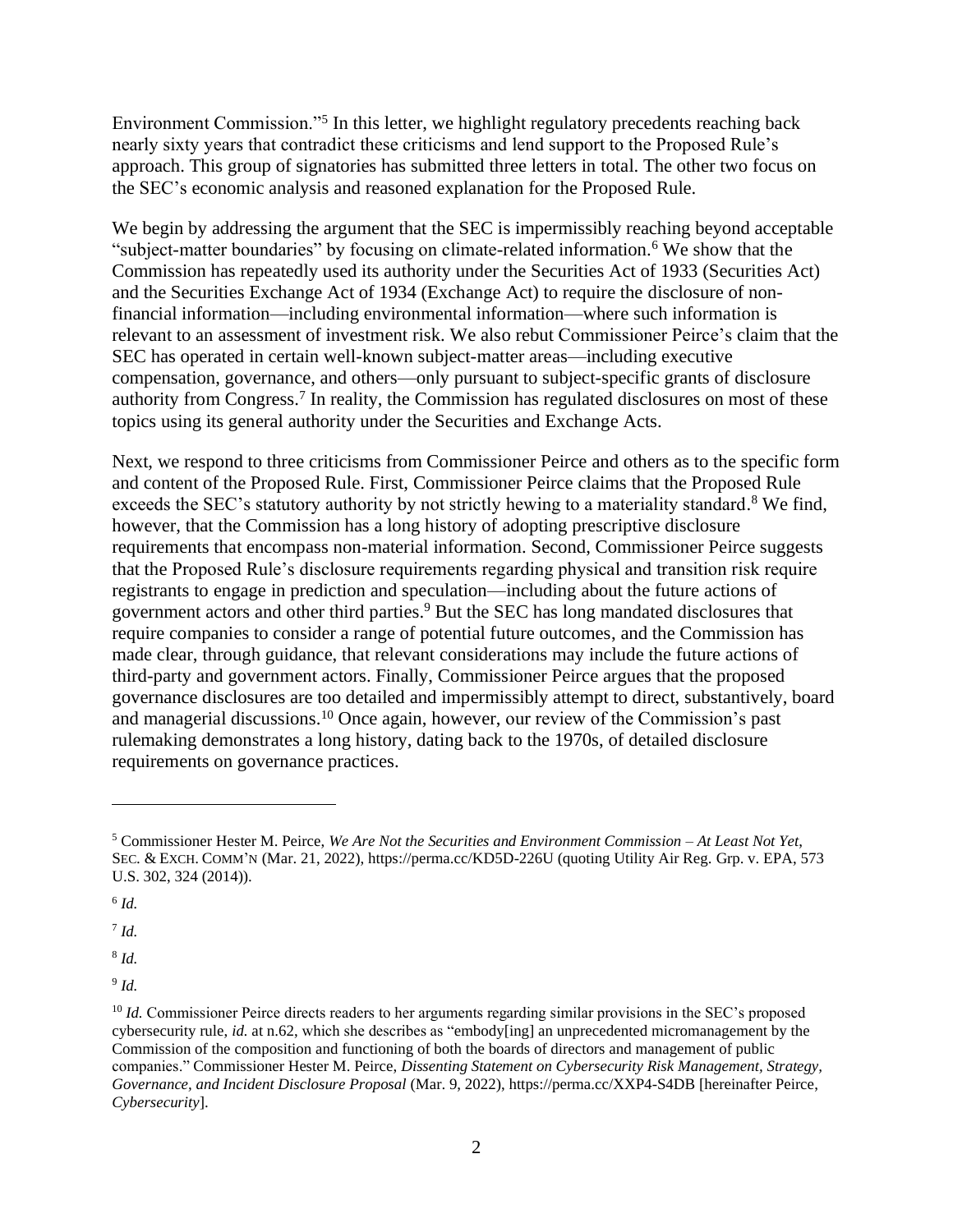In sum, relevant precedents belie claims that the Proposed Rule strays into inappropriate subjectmatter areas or that it is impermissibly novel because it takes a prescriptive approach to some disclosures; requires registrants to grapple with future, uncertain risks; and requires disclosure of detailed information on corporate governance practices. Regulatory history reveals instead that the Proposed Rule's requirements are consistent with the SEC's historical understanding of its disclosure authority under the Securities and Exchange Acts.

# **Table of Contents**

I. [The SEC has historically used its general disclosure authority to require the disclosure of](#page-2-0)  [non-financial information across a wide array of topics, and in specialized topic areas, without](#page-2-0)  additional congressional direction. [\\_\\_\\_\\_\\_\\_\\_\\_\\_\\_\\_\\_\\_\\_\\_\\_\\_\\_\\_\\_\\_\\_\\_\\_\\_\\_\\_\\_\\_\\_\\_\\_\\_\\_\\_\\_\\_\\_\\_\\_\\_\\_\\_\\_\\_\\_\\_\\_](#page-2-0) 3 A. [The SEC has previously required the disclosure of non-financial information that is a](#page-3-0)  [proxy for other financial impacts.\\_\\_\\_\\_\\_\\_\\_\\_\\_\\_\\_\\_\\_\\_\\_\\_\\_\\_\\_\\_\\_\\_\\_\\_\\_\\_\\_\\_\\_\\_\\_\\_\\_\\_\\_\\_\\_\\_\\_\\_\\_\\_\\_\\_\\_\\_\\_](#page-3-0) 4 B. [The SEC has previously used its general disclosure authority to require disclosure on](#page-6-0)  specialized topics. [\\_\\_\\_\\_\\_\\_\\_\\_\\_\\_\\_\\_\\_\\_\\_\\_\\_\\_\\_\\_\\_\\_\\_\\_\\_\\_\\_\\_\\_\\_\\_\\_\\_\\_\\_\\_\\_\\_\\_\\_\\_\\_\\_\\_\\_\\_\\_\\_\\_\\_\\_\\_\\_\\_\\_\\_\\_\\_\\_](#page-6-0) 7 II. [The SEC has previously taken a prescriptive approach to disclosure, both in Regulation S-X](#page-9-0)  [and Regulation S-K, even when the covered information could not be deemed universally](#page-9-0)  material.  $10$ A. Blanket Disclosures [\\_\\_\\_\\_\\_\\_\\_\\_\\_\\_\\_\\_\\_\\_\\_\\_\\_\\_\\_\\_\\_\\_\\_\\_\\_\\_\\_\\_\\_\\_\\_\\_\\_\\_\\_\\_\\_\\_\\_\\_\\_\\_\\_\\_\\_\\_\\_\\_\\_\\_\\_\\_](#page-9-1) 10 B. Bright-Line Thresholds 13 III. [The SEC has previously required disclosures that reflect future, uncertain risk.](#page-14-0) 15 IV. [The SEC has previously required detailed governance-related disclosure requirements.](#page-16-0) \_ 17 A. [Background and Experience of Officers and Directors](#page-17-0) \_\_\_\_\_\_\_\_\_\_\_\_\_\_\_\_\_\_\_\_\_\_\_\_ 18 B. Governance Structures [\\_\\_\\_\\_\\_\\_\\_\\_\\_\\_\\_\\_\\_\\_\\_\\_\\_\\_\\_\\_\\_\\_\\_\\_\\_\\_\\_\\_\\_\\_\\_\\_\\_\\_\\_\\_\\_\\_\\_\\_\\_\\_\\_\\_\\_\\_\\_\\_\\_\\_](#page-18-0) 19 V. Conclusion [\\_\\_\\_\\_\\_\\_\\_\\_\\_\\_\\_\\_\\_\\_\\_\\_\\_\\_\\_\\_\\_\\_\\_\\_\\_\\_\\_\\_\\_\\_\\_\\_\\_\\_\\_\\_\\_\\_\\_\\_\\_\\_\\_\\_\\_\\_\\_\\_\\_\\_\\_\\_\\_\\_\\_\\_\\_\\_\\_\\_\\_](#page-21-0) 22

# <span id="page-2-0"></span>**I. The SEC has historically used its general disclosure authority to require the disclosure of non-financial information across a wide array of topics, and in specialized topic areas, without additional congressional direction.**

Commissioner Peirce accuses the SEC as refashioning itself as the "Securities and Environment Commission" and argues that the Proposed Rule exceeds the "subject-matter boundaries" that Congress has imposed on the SEC.<sup>11</sup> In reality, the Proposed Rule encompasses environmental information only to the extent that such information is financially relevant for investors. Throughout its history, the SEC has repeatedly required disclosure of information that, while not financial on its face, is nevertheless relevant to investors' assessment of a registrant's future financial prospects. Since the 1970s, this has even included disclosures regarding environmental

<sup>11</sup> Peirce, *supra* note [5.](#page-1-0)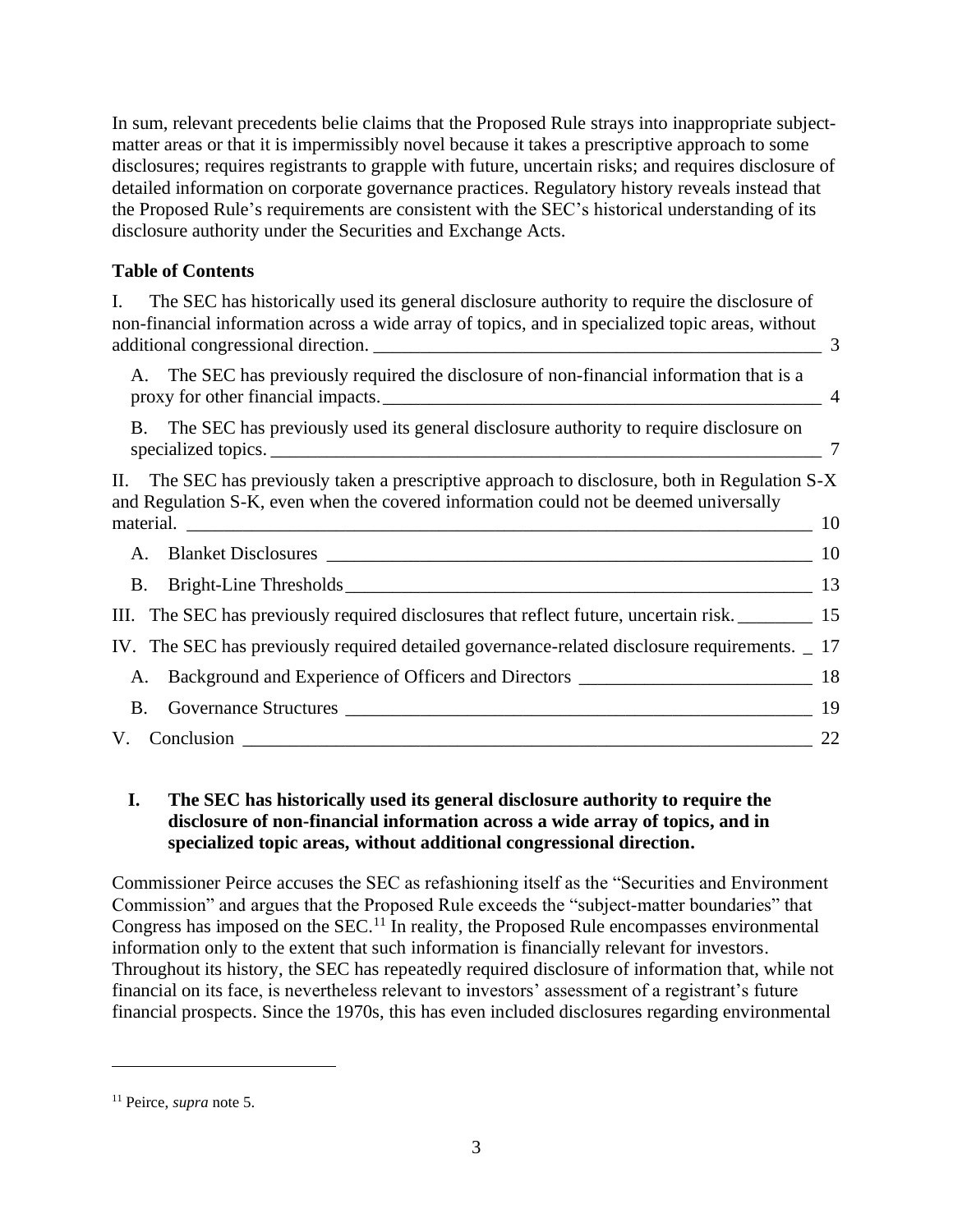proceedings.<sup>12</sup> Further, while some critics suggest that the SEC has regulated on specialized topics like executive compensation and resource extraction only pursuant to "a clear directive from Congress,"<sup>13</sup> the SEC's regulatory history shows that the Commission regulated in these areas using its general disclosure authority under the Securities and Exchange Acts: the same authority undergirding the Proposed Rule.

## <span id="page-3-0"></span>*A. The SEC has previously required the disclosure of non-financial information that is a proxy for other financial impacts.*

The Proposed Rule requires the disclosure of information that is not facially financial, but nonetheless serves as a proxy for financial risk. For example, the Proposed Rule requires companies to disclose their Scope 1 and Scope 2 emissions—and, if material, their Scope 3 emissions.<sup>14</sup> The goal of this disclosure, as explained by the SEC, is not to force companies to reduce emissions or to pursue environmental aims, as Commissioner Peirce suggests,<sup>15</sup> but rather to provide investors with an indication of a registrant's potential exposure to transition risk—i.e., costs the company may experience "in the face of regulatory, policy, and market constraints" on greenhouse gas emissions.<sup>16</sup> Similarly, the Proposed Rule's disclosures on governance, strategy, and risk management are intended not to dictate registrant behavior in these areas but to inform investors' assessment of registrants' resilience both to the physical impacts of climate change and to climate-related market and policy shifts.

It is hardly unusual for the SEC to require disclosure of non-financial information that the Commission deems financially relevant for investors. In fact, Regulation S-K is replete with nonfinancial information; the SEC describes it as "the central repository for its non-financial statement disclosure requirements."<sup>17</sup> Nor is it out of the ordinary for the Commission to treat non-financial information—such as greenhouse gas emissions—as a proxy for other financial risks, as it does in the Proposed Rule. On the contrary, the SEC has justified past disclosure requirements regarding corporate governance, performance targets, access to raw materials, and environmental proceedings on such grounds.

<span id="page-3-1"></span>1. Governance

Governance disclosures cover non-financial information that nevertheless enables investors to better understand the financial risk associated with an investment. In creating governance-related disclosure requirements, the SEC has expressly stated that it believes, "information reflecting on the integrity of management is material to investment and corporate suffrage decisionmaking"

<sup>12</sup> 17 C.F.R. § 229.103.

<sup>13</sup> Peirce, *supra* note [5.](#page-1-0)

<sup>14</sup> Proposed Rule, *supra* not[e 2,](#page-0-0) at 21,468–69.

<sup>&</sup>lt;sup>15</sup> Peirce, *supra* note [5](#page-0-1) (describing the SEC as "using the disclosure framework to achieve objectives that are not ours to pursue.").

<sup>16</sup> Proposed Rule, *supra* not[e 2,](#page-0-0) at 21,374.

<sup>&</sup>lt;sup>17</sup> Business and Financial Disclosure Required by Regulation S-K, 81 Fed. Reg. 23,916, 23,917 (Apr. 22, 2016) [hereinafter 2016 Concept Release].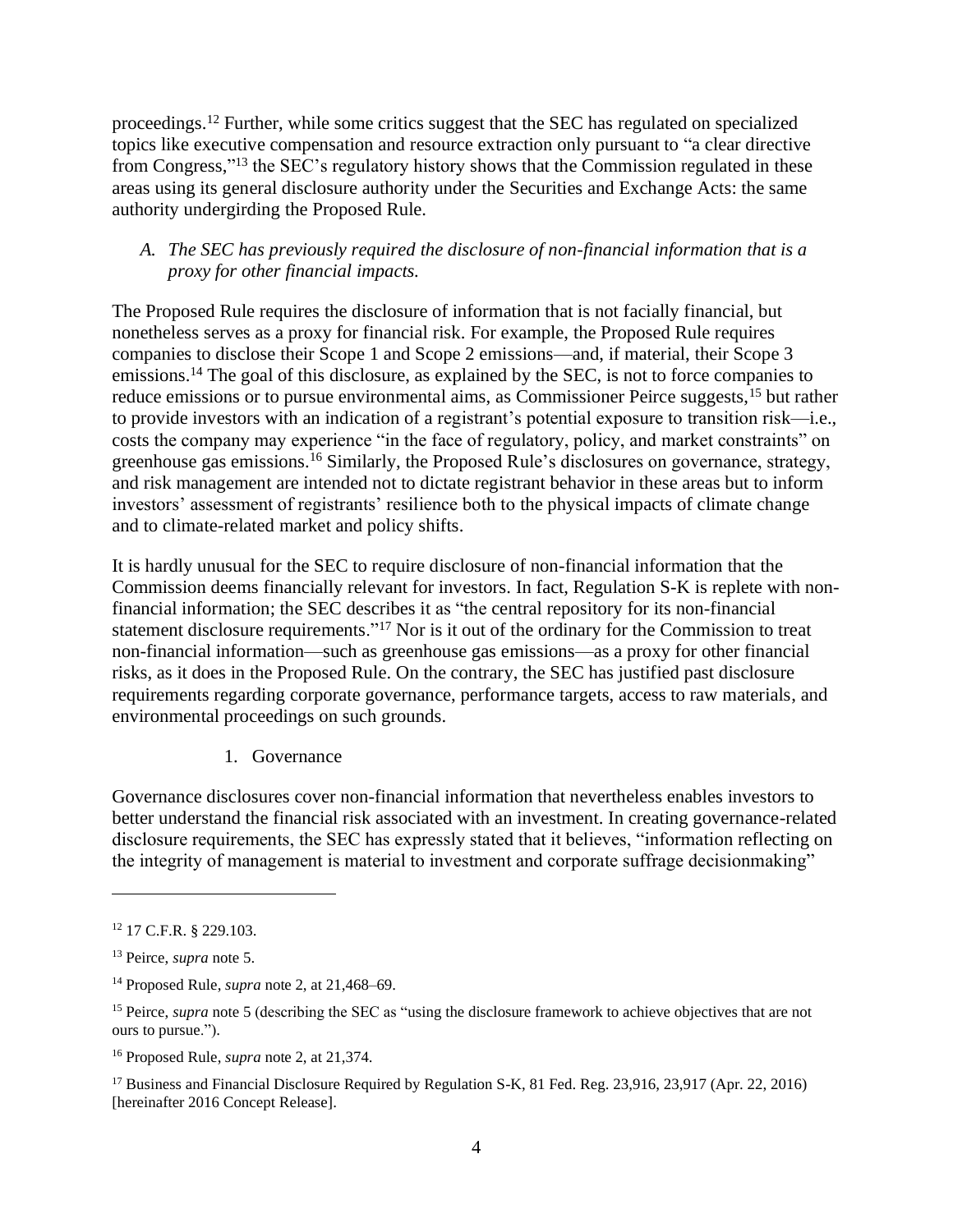and that the "performance and background of management of the issuer is material to investment decisions."<sup>18</sup> In 1978, when issuing regulations requiring the disclosure of governance information, the SEC further explained that 54% of individual investors found that information on the "quality of management" was "extremely useful" in deciding whether to invest.<sup>19</sup> In line with these findings, the SEC began requiring companies to disclose whether directors, officers, or nominated directors, had been involved in certain types of legal proceedings.<sup>20</sup> The SEC explained that "these categories of information . . . are material" because this activity "represented factual indicia of past management performance in areas of investor concern."<sup>21</sup> In drafting the disclosures, however, the SEC required disclosure only when the event was, "material to an evaluation of the *ability or integrity* of any director, person nominated to become a director or executive officer."<sup>22</sup> The information, in other words, was intended to shed light on the quality, past performance, and integrity of management, as a proxy for future behavior and success.

#### 2. Performance Targets and Compensation

In 2009, the SEC began requiring companies to disclose performance targets and goals tied to employee compensation, if there were a risk that the compensation structure could reasonably have a material adverse effect on the company.<sup>23</sup> The SEC identified particular situations where performance targets were more likely to cause material adverse effects, such as if bonuses are "awarded upon accomplishment of the task, while the income and risk to the company from the task extend over a significantly longer period of time."<sup>24</sup> The SEC concluded that understanding these incentive structures would allow investors to better understand the risk associated with their investments and to align their investment portfolio with their own "appetite for risk."<sup>25</sup>

<sup>24</sup> *Id.* at 68,337.

<sup>&</sup>lt;sup>18</sup> Uniform and Integrated Reporting Requirements, 43 Fed. Reg. 34,402, 34,405 (Aug. 3, 1978); New Ventures; Meaningful Disclosures, 38 Fed. Reg. 17,202, 17,203 (June 29, 1973).

<sup>&</sup>lt;sup>19</sup> Uniform and Integrated Reporting Requirements, 43 Fed. Reg. at 34,405 n.7.

<sup>20</sup> *See* 17 C.F.R. 229.401(f). The types of litigation at issue include bankruptcies against a company for which the person was an agent, criminal proceedings, current enjoinment from certain business activities, prior enjoinment from those activities, past violations of state or federal securities laws, or prior disciplinary actions by a selfregulatory organization, registered entity, or "any equivalent exchange, association, entity or organization that has disciplinary authority over its members." *Id.*

<sup>&</sup>lt;sup>21</sup> Uniform and Integrated Reporting Requirements, 43 Fed. Reg. at 34,405.

<sup>22</sup> *Id.* at 34,408; 17 C.F.R. 229.401(f).

<sup>&</sup>lt;sup>23</sup> Proxy Disclosure Enhancements, 74 Fed. Reg.  $68,334$  (Dec. 23, 2009) (codified at 17 C.F.R. § 229.402).

<sup>&</sup>lt;sup>25</sup> *Id.* at 68,354 ("They would also benefit from the ability to use this additional information in allocating capital across companies, towards companies where employee incentives appear better aligned with operational success and the investors' appetite for risk."). A similar logic supports the proposed disclosures for decarbonization targets or internal carbon pricing. *See* Proposed Rule, *supra* note [2,](#page-0-0) at 21,467, 21,471. Investors need to understand internal metrics that drive company decisionmaking, because that decisionmaking may shift the balance of risk and reward in a given investment. Indeed, Commissioner Peirce even notes in her dissent that, "Holding companies accountable for material pledges they have made on transition from carbon may make sense." Peirce, *supra* not[e 5,](#page-0-1) at n.36.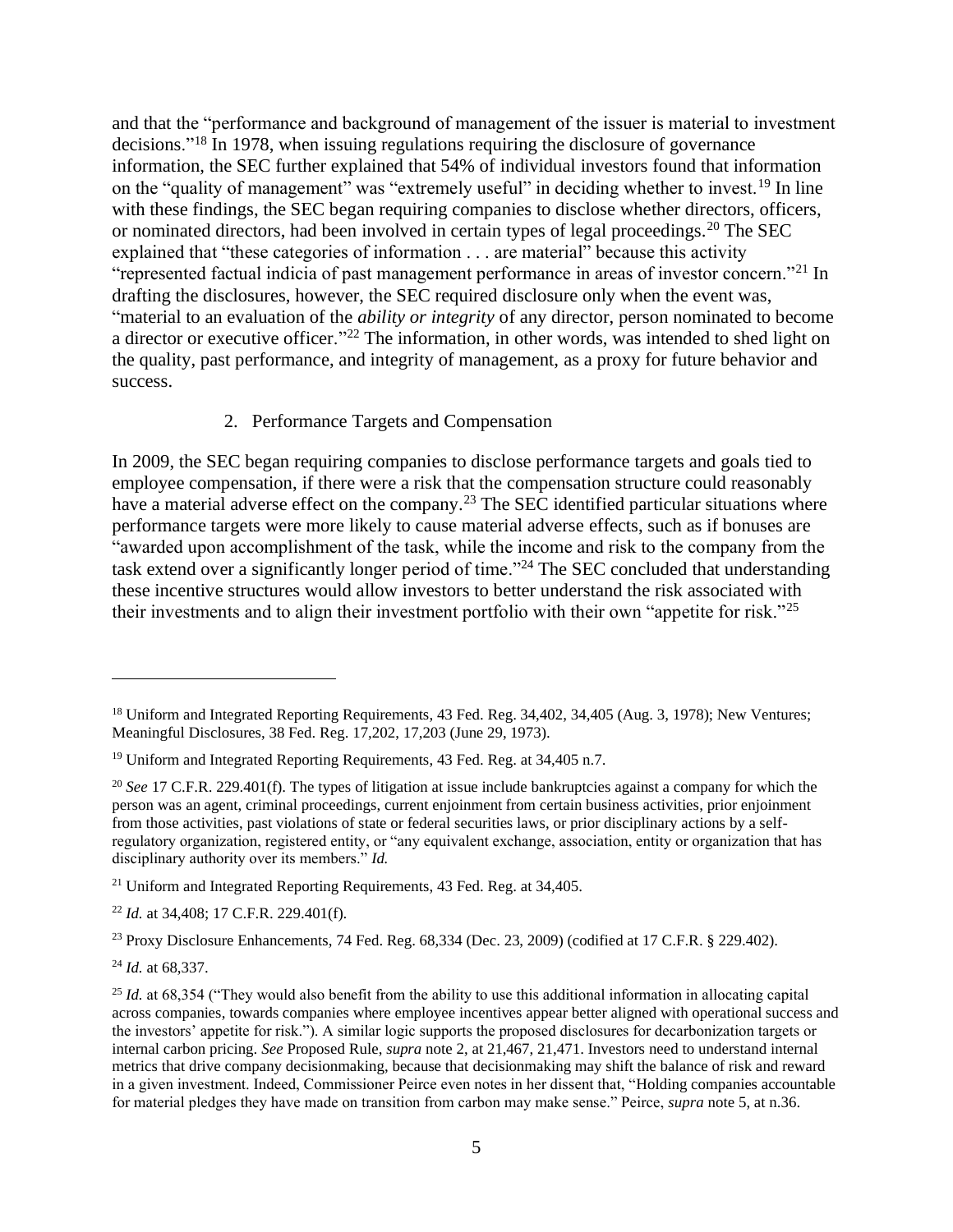#### 3. Raw Materials and Extractive Resources

The SEC also requires the disclosure of the "sources and availability of raw materials," to the extent the information is material to an understanding of the business as a whole.<sup>26</sup> The disclosure requirements have changed little since they were first instituted in 1973.<sup>27</sup> Despite the urging of some commenters that the requirements should be retired, the Commission explained in 2019 that "while not applicable to all registrants, raw materials are *fundamental* to businesses that depend on them."<sup>28</sup> In other words, whether or not a company has access to necessary materials can be a proxy for that company's very ability to function.<sup>29</sup> Similarly, the SEC has required that extractive resource companies disclose the extent of their reserves since at least 1964.<sup>30</sup> In these examples, information regarding resources or reserves serves as a proxy for the ongoing viability of the business.

### <span id="page-5-0"></span>4. Environmental Proceedings

Finally, since 1973, the SEC has required the disclosure of environmental actions against companies where the government is a party. <sup>31</sup> Although such actions might result in financial penalties, the SEC has justified requiring their disclosure not by claiming that the litigation itself is financially material, but on the theory that a company's shortcomings in environmental compliance could signal wider-spread financial risk. For example, in updating these disclosure requirements in 1975, the SEC explained that the obligation to disclose environmental enforcement actions "regardless of whether the amount of money involved is itself material" reflected the "far-reaching" financial impacts of environmental non-compliance.<sup>32</sup> In 1981, the

<sup>26</sup> *See* 2016 Concept Release, *supra* note [17,](#page-3-1) at 23,932 (citing Hot Issues; Meaningful Disclosure, 37 Fed. Reg. 16,005 (Aug. 9, 1972)).

<sup>27</sup> The disclosure requirement has expanded slightly from its original formulation. *Compare* New Ventures; Meaningful Disclosure, 38 Fed. Reg. 17,202, 17,203, 17,205, 17,207 (June 29, 1973) ("the description shall include . . . the sources and availability of raw materials *essential* to the business") (emphasis added) *with* 17 C.F.R. § 229.101(c)(ii) ("only information material to the business taken as a whole is required. Disclosure may include ... (iii) Resources material to a registrant's business, such as: (A) Sources and availability of raw materials").

<sup>&</sup>lt;sup>28</sup> Proposed Rule: Modernization of Regulation S–K Items 101, 103, and 105, 84 Fed. Reg. 44,358, 44,365 (Aug. 23, 2019). In the final rule, the SEC retained the requirement that businesses disclose raw materials, to the extent material to an understanding of the business as a whole.

<sup>29</sup> *See id.*, *see also* Modernization of Regulation S-K Items 101, 103, and 105, 85 Fed. Reg. 63,726, 63,724 (Oct. 8, 2020) [hereinafter Modernization of Regulation S-K] (focusing on businesses "whose products or services depend on raw materials.").

<sup>&</sup>lt;sup>30</sup> Guides for Preparation and Filing of Registration Statements, 29 Fed. Reg. 2490, 2492 (Feb. 15, 1964) ("Form S‑1 requires that registrants engaged in extractive operations include in their prospectus, where appropriate, the quantitative amount of their reserves. If appropriate, the current market price per barrel of oil, m.c.f. of gas, or the assay value per ton of ore may also be shown but it is deemed inappropriate to show a dollar amount equal to the market price multiplied by the number of barrels of oil, m.c.f. of gas or tons of ore."). This guidance was issued under the SEC's authority under the Securities Act. *Id.* at 2490.

<sup>31</sup> *See* Conclusions and Final Action on Rulemaking Proposals Relating to Environmental Disclosure, 41 Fed. Reg. 21,632, 21,635 (May 27, 1976); 17 C.F.R. § 229.103.

<sup>&</sup>lt;sup>32</sup> Conclusions and Final Action on Rulemaking Proposals Relating to Environmental Disclosure, 41 Fed. Reg. at 21,635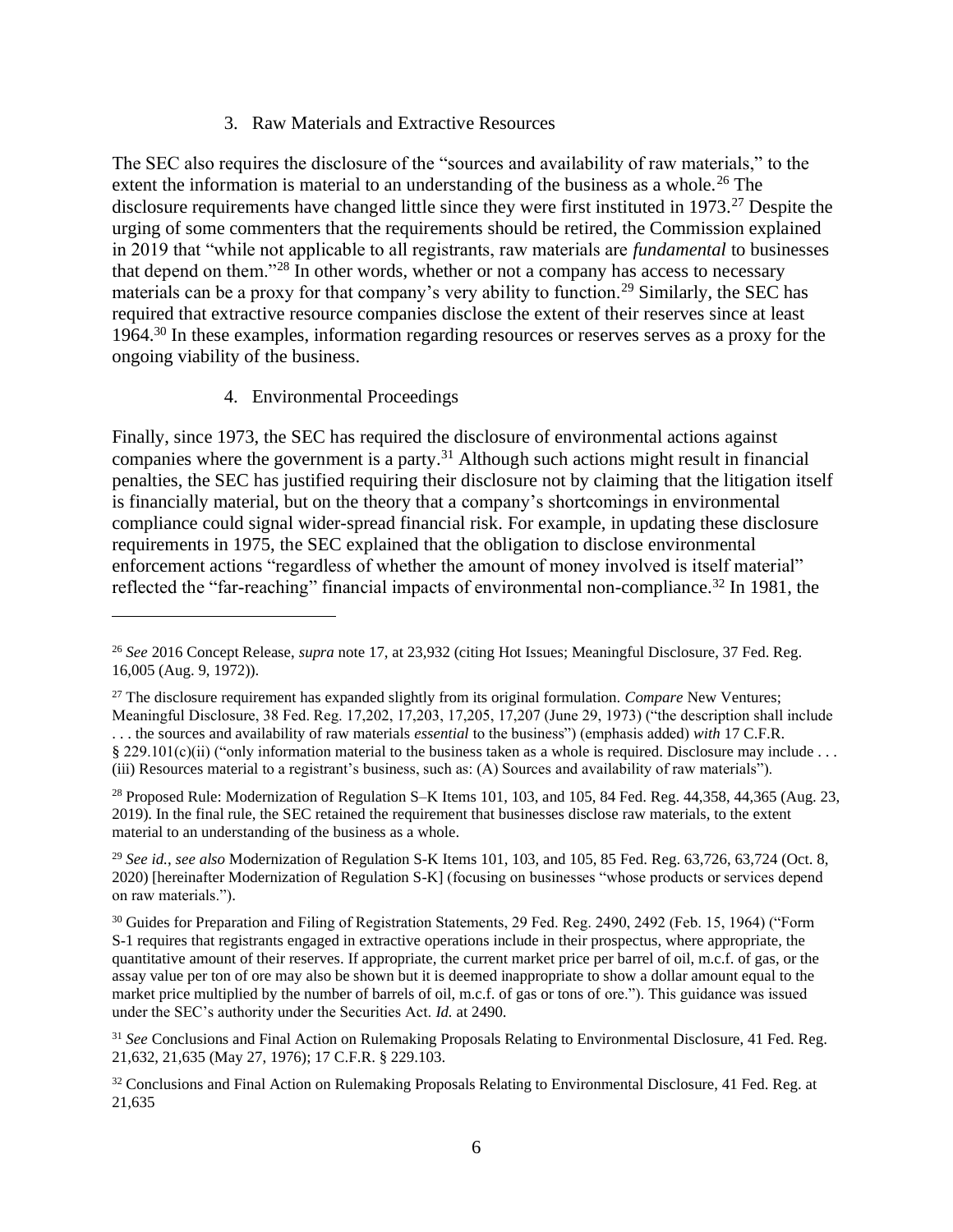SEC again underscored the importance of environmental disclosures to understanding "the issuer's environmental compliance and its impact on operations," even when the action at hand did not involve substantial issuer assets.<sup>33</sup> More recently, in 2020, the SEC reiterated that governmental enforcement actions were important to investors because they "may be more indicative of possible illegality" and explained that its new disclosure benchmarks would, "continue to elicit information that is important to investors in assessing a registrant's environmental compliance."<sup>34</sup> In other words, the SEC's longstanding disclosure requirements on environmental proceedings that involve the government are not relevant only because of the financial information in the disclosures—which may or may not be material—but rather because environmental non-compliance serves as a proxy for other aspects of investment risk, just as climate information does.

As the above examples demonstrate, existing disclosure requirements elicit information about non-financial information that can serve as a proxy for financial risk. These disclosures allow investors to draw inferences about future performance from a director or manager's past performance; interpret whether compensation performance targets will change internal risktaking behavior leading to heightened financial risks; estimate a company's viability based on its access to necessary materials; and assess risks associated with regulatory non-compliance. In line with this rich tradition of non-financial disclosures that proxy for risk, the Proposed Rule similarly allow investors to ascertain future transition risk from a company's greenhouse gas emissions.

## <span id="page-6-0"></span>*B. The SEC has previously used its general disclosure authority to require disclosure on specialized topics.*

<span id="page-6-1"></span>The SEC has historically used its authority under the Securities and Exchange Acts to promulgate detailed disclosure requirements in specialized topic areas. Critics of the Proposed Rule argue that the Commission's general disclosure authority under the Securities and Exchange Acts is limited to purely financial information, and that any SEC rules requiring nonfinancial disclosures have been permissible only because of additional statutory action by Congress.<sup>35</sup> The prior Section addressed a number of instances where the SEC has required disclosure—under its general disclosure authority—of non-financial information as a proxy for risk or future performance.<sup>36</sup> This Section addresses, in particular, inaccurate assertions by critics that the SEC's actions in resource extraction, corporate responsibility and corporate governance, executive compensation, and conflict minerals were beyond these alleged boundaries and

<sup>&</sup>lt;sup>33</sup> Proposed Amendments to Item 5 of Regulation S-K Regarding Disclosure of Certain Environmental Proceedings, 46 Fed. Reg. 25,638, 25,641 (May 8, 1981).

<sup>34</sup> *See* Modernization of Regulation S-K, *supra* note [29,](#page-5-0) at 63,742 (citing Proposed Amendments to Item 5 of Regulation S-K Regarding Disclosure of Certain Environmental Proceedings, 46 Fed. Reg. 25,638 (May 8, 1981)).

<sup>35</sup> Peirce, *supra* note [5](#page-0-1) (citing Andrew Vollmer, *Does the SEC Have Legal Authority to Adopt Climate-Change Disclosure Rules?* (Mercatus Policy Brief Series, Aug. 23, 2021), [https://papers.ssrn.com/sol3/papers.cfm?](https://papers.ssrn.com/sol3/papers.cfm?abstract_id=3908560) [abstract\\_id=3908560\)](https://papers.ssrn.com/sol3/papers.cfm?abstract_id=3908560).

<sup>36</sup> *See supra* Section I.A.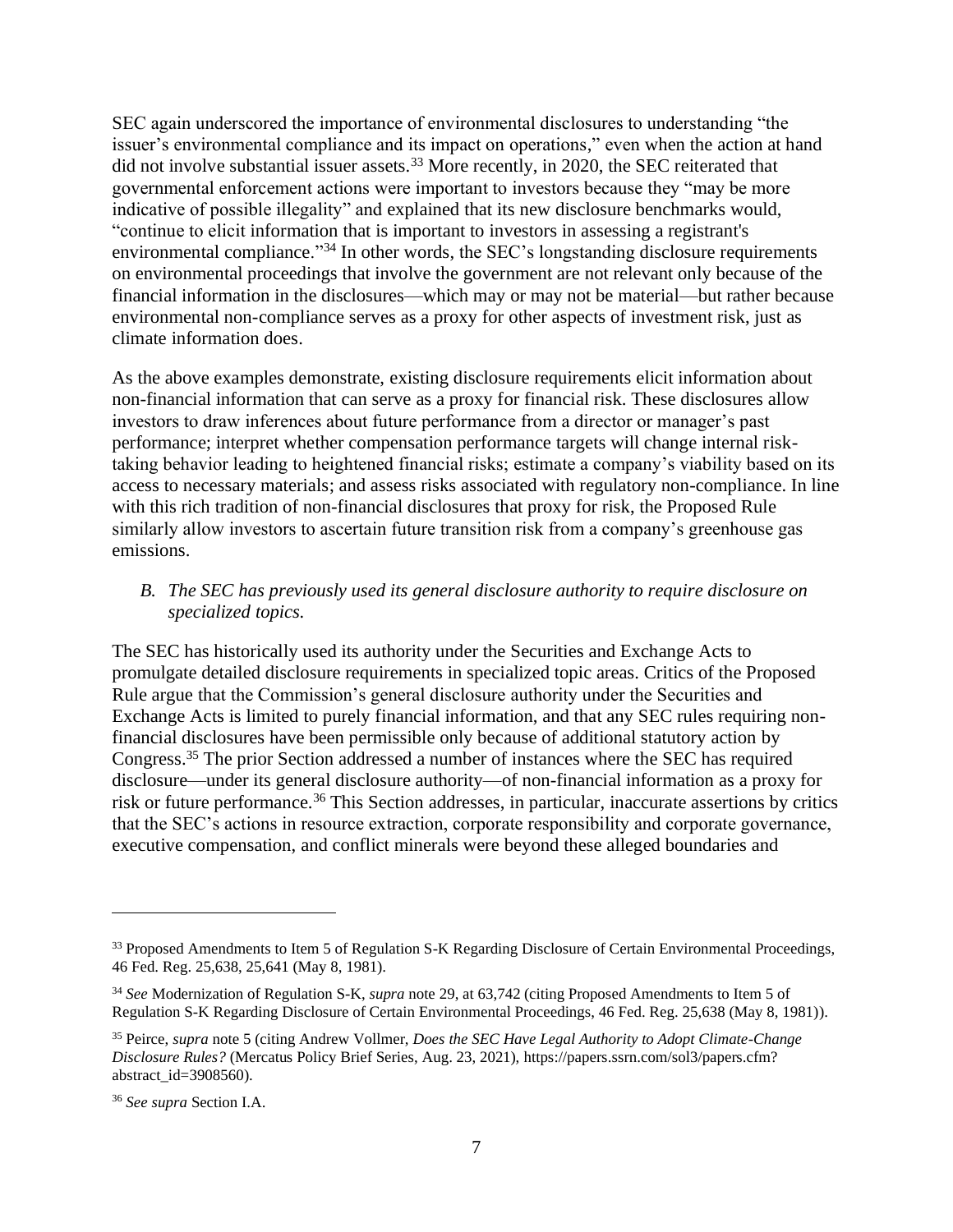possible only through later actions of Congress.<sup>37</sup> With the exception of conflict minerals disclosures, the SEC had acted in each of the aforementioned areas under the authority granted by the Securities and Exchange Acts, well before Congress directed additional disclosures.

*Extractive Resources:* The SEC has required disclosures on extractive resources since at least 1964.<sup>38</sup> While the Dodd-Frank Wall Street Reform and Consumer Protection Act (Dodd-Frank) directed the SEC to require companies to disclose extractive resource *payments* made to the federal government or foreign governments, other SEC disclosures in this area predate Dodd-Frank by nearly half a century.<sup>39</sup> In a similar vein, while some raw material disclosures may stem from recent congressional action, the SEC has required disclosures of a company's sources and amounts of raw materials since 1973, pursuant to its general disclosure authority under the Securities and Exchange Acts.<sup>40</sup>

*Corporate Responsibility and Corporate Governance:* As discussed at length in Section IV, the SEC has been active in corporate responsibility and governance disclosures since at least the early 1970s.<sup>41</sup> The SEC established these disclosure requirements—which address information such as directors' and officers' background and experience, familial relationships between and among board members and officers, director's ages, whether there have been certain legal proceedings against a director or one of their former companies, and the attendance policy for board members, among other items—under the SEC's general disclosure authority.<sup>42</sup> Since 1978, the SEC has also required the disclosure of the existence (or nonexistence) of certain board committees. <sup>43</sup> All of these disclosure requirements were made using the SEC's general disclosure authority under the Securities and Exchange Acts. Furthermore, while the SEC has indeed established additional governance-related disclosure requirements since the passage of the Sarbanes-Oxley Act of 2002,<sup>44</sup> many of these new disclosure requirements were promulgated

<sup>37</sup> Peirce, *supra* note [5](#page-0-1) (citing Vollmer, *supra* note [35\)](#page-6-1). To support these claims, critics point to the 2016 Concept Release on Regulation S-K. Vollmer, *supra* note [35,](#page-6-1) at 9 & n.57–59*.* While the 2016 Concept Release acknowledges that Congress has issued certain statutory mandates for additional areas of disclosure, it does not characterize those mandates as having opened a door for the Commission to operate in new topic areas of disclosure. 2016 Concept Release, *supra* note [17,](#page-3-1) at 23,922.

<sup>&</sup>lt;sup>38</sup> Guides for Preparation and Filing of Registration Statements, 29 Fed. Reg. 2490, 2492 (Feb. 15, 1964).

<sup>39</sup> *Id.*; *see also* 17 C.F.R. § 229.102 (2018); 17 C.F.R. §§ 229.102; 229.1202; 229.1303; Modernization of Property Disclosures for Mining Registrants, 83 Fed. Reg. 66,344, 66,444 (Dec. 26, 2018). It is worth noting that the 1964 extractive reserve form disclosure, which included oil, also predated the Energy Policy and Conservation Act (EPCA) of 1975, which directed the SEC to develop accounting standards for oil and gas. 42 U.S.C. § 6383*.*

<sup>40</sup> New Ventures; Meaningful Disclosure, 38 Fed. Reg. 17,202, 17,203, 17,205, 17,207 (June 29, 1973); 17 C.F.R. § 229.101(c)(ii).

<sup>41</sup> *See infra* Section IV.

<sup>&</sup>lt;sup>42</sup> Schedule A of the Securities Act only requires the names and addresses of board members and officers. 15 U.S.C. § 77aa.

<sup>&</sup>lt;sup>43</sup> Shareholder Communications, Shareholder Participation in the Corporate Electoral Process and Corporate Governance Generally, 43 Fed. Reg. 58,522, 58,527 (Dec. 14, 1978).

<sup>44</sup> Sarbanes-Oxley created new disclosure requirements regarding a company's Code of Ethics for board members and whether the company's audit committee contained a financial expert. *See* Disclosure Required by Sections 406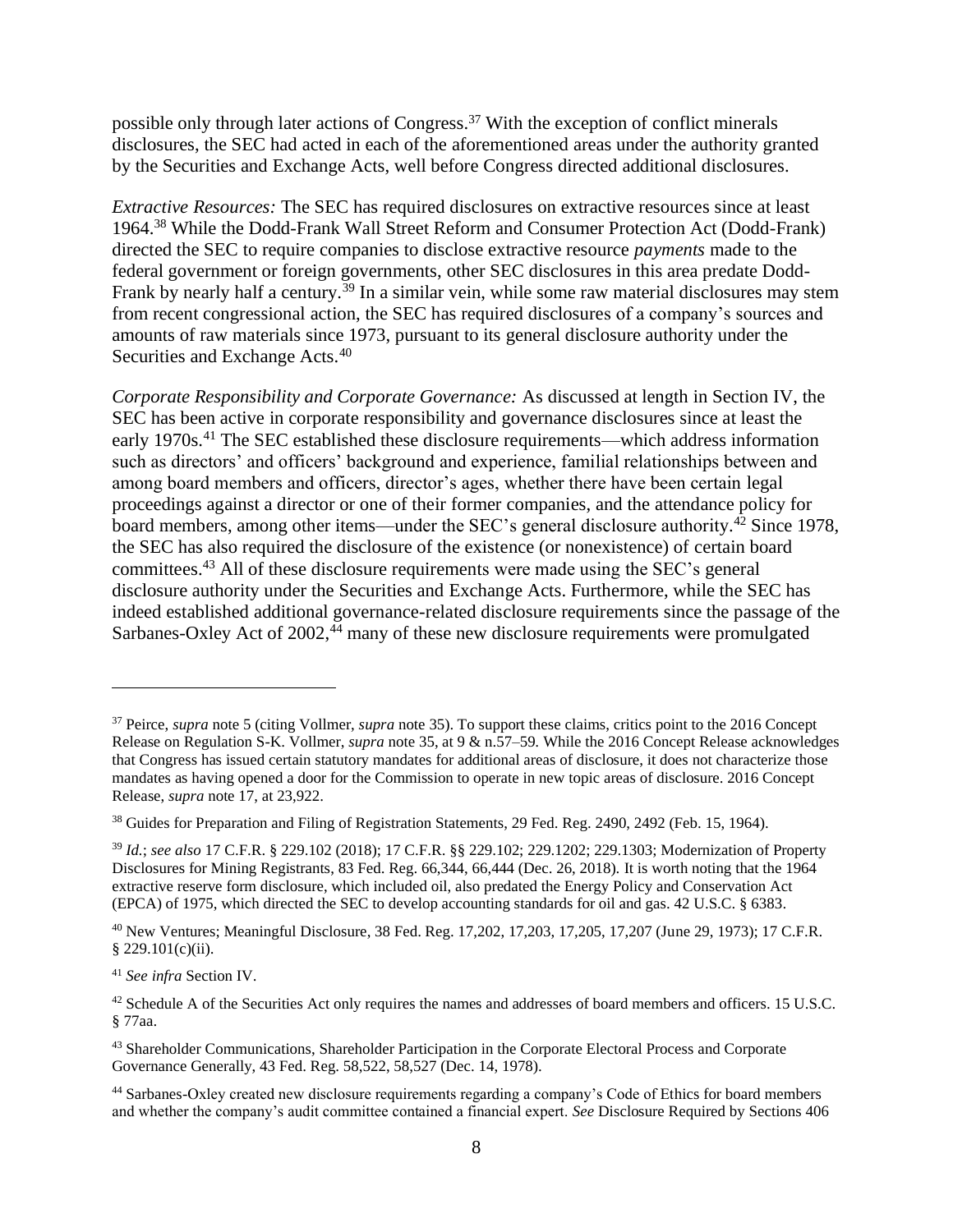only under the SEC's general disclosure authority. These included, for example, additional disclosures related to nominating committees and risk oversight practices.<sup>45</sup> It is inaccurate to describe the SEC as having expanded into the realm of corporate governance disclosures only due to congressional action.

*Executive Compensation*: The SEC first began requiring executive compensation disclosures in 1938 and, prior to Dodd-Frank, updated those disclosures in 1942, 1952, 1978, 1983, 1992, 2006, and 2009, using its general disclosure authority under the Securities and Exchange Acts.<sup>46</sup> While Schedule A of the Exchange Act expressly requires certain disclosures on the remuneration costs for officers, the SEC's rules on this subject have required disclosures outside the scope of that express mandate, and therefore under the SEC's general disclosure authority.<sup>47</sup> In 2006, for example, the SEC created a new section of disclosures entitled the Compensation and Disclosure Analysis (CD&A) which added narrative disclosures describing compensation policies.<sup>48</sup> In 2009, the SEC updated its executive compensation disclosure requirements to include disclosure of performance targets or goals that could raise a material risk to a company.<sup>49</sup> These disclosures were outside the remuneration costs expressly required by Schedule A, and therefore must have been justified by SEC's general disclosure authority.

As shown from the above, the SEC has used its general disclosure authority to require detailed disclosures across a variety of specialized topic areas, including extractive resources, corporate responsibility, and executive compensation, prior to and independent of congressional action in those spaces. It is therefore in line with regulatory precedent for the SEC to create climaterelated financial risk disclosures.

and 407 of the Sarbanes-Oxley Act of 2002, 68 Fed. Reg. 4110 (Jan. 31, 2003). These Sarbanes-Oxley disclosures were initiated in 2003, decades after many of the disclosures discussed in Section IV. *Id.*

<sup>&</sup>lt;sup>45</sup> Both rule releases point only to the Securities and Exchange Acts for authority, and do not point to the provisions of Sarbanes-Oxley that discuss additional disclosures, which are codified at 15 U.S.C. §§ 7264, 7265. *See*  Disclosure Regarding Nominating Committee Functions and Communications Between Security Holders and Boards of Directors, 68 Fed. Reg. 66,992, 67,008 & n.220–33 (Nov. 28, 2003); Proxy Disclosure Enhancements, 74 Fed. Reg. 68,334, 68,361 (Dec. 23, 2009).

<sup>46</sup> Executive Compensation and Related Person Disclosure, 71 Fed. Reg. 53,158, 53,160 n.45 & n.46 (Sept. 8, 2006); Proxy Disclosure Enhancements, 74 Fed. Reg. 68,334 (Dec. 23, 2009).

 $47$  Schedule A requires only, "the remuneration, paid or estimated to be paid, by the issuer or its predecessor, directly or indirectly, during the past year and ensuing year to (a) the directors or persons performing similar functions, and (b) its officers and other persons, naming them wherever such remuneration exceeded \$25,000 during any such year." 15 U.S.C. § 77aa(14). Section 12(b) of the Exchange Act requires disclosure of, "(D) the directors, officers, and underwriters . . . their remuneration and their interests in the securities of, and their material contracts with, the issuer and any person directly or indirectly controlling or controlled by, or under direct or indirect common control with, the issuer;" and "(E) remuneration to others than directors and officers exceeding \$20,000 per annum." 15 U.S.C. § 78l(b)(1).

<sup>48</sup> *See* Executive Compensation and Related Person Disclosure, 71 Fed. Reg. at 53,178.

 $49$  Proxy Disclosure Enhancements, 74 Fed. Reg.  $68,334$  (Dec. 23, 2009).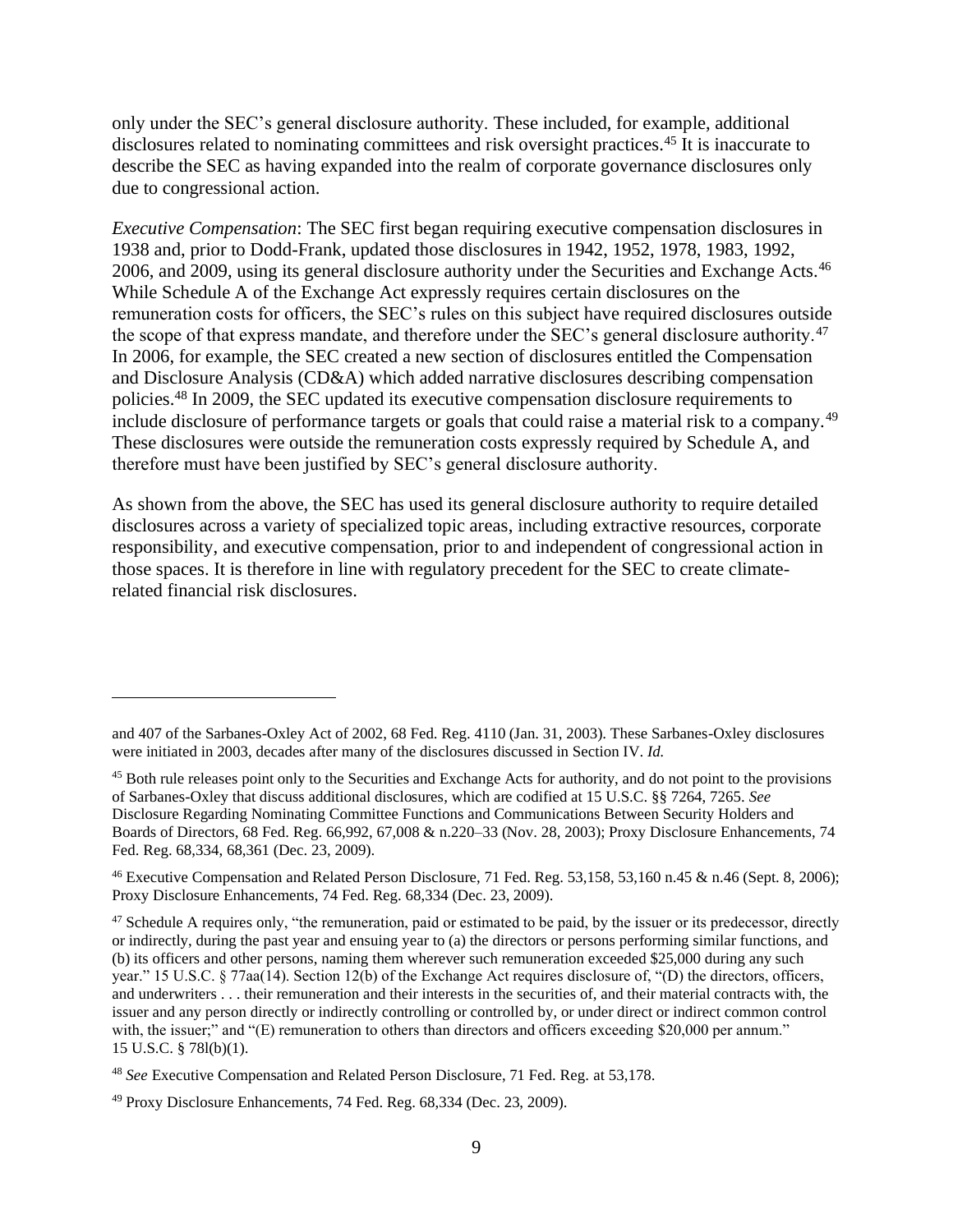## <span id="page-9-0"></span>**II. The SEC has previously taken a prescriptive approach to disclosure, both in Regulation S-X and Regulation S-K, even when the covered information could not be deemed universally material.**

Commissioner Peirce suggests that the SEC should only require climate risk disclosures that are "universally material," and that, "[t]he further afield we are from financial materiality, the more probable it is that we have exceeded our statutory authority."<sup>50</sup> But the SEC's disclosure regime has never been predicated on an assumption that every required disclosure is material for every company required to make that disclosure. On the contrary, the SEC has often established generally applicable disclosure requirements that, by the Commission's own admission, might sometimes obligate companies to disclose non-material information. In some cases, the SEC has done this by setting forth blanket disclosure requirements. In others, it has established bright-line thresholds for disclosure requirements, even while noting that exceeding the threshold was not, for every disclosing company, equivalent to passing a materiality test. The disclosure requirements in the Proposed Rule that apply to all companies, absent a materiality assessment, or that apply to all companies that exceed a particular threshold, again without a separate materiality assessment, are therefore in line with the SEC's prior uses of its statutory authority.

### <span id="page-9-1"></span>*A. Blanket Disclosures*

The Proposed Rule creates certain disclosure requirements that apply to all reporting companies. These include requirements to disclose certain governance-related information, Scope 1 and Scope 2 emissions, internal carbon pricing metrics, and climate-related targets or goals.<sup>51</sup> Such blanket disclosure requirements have ample precedent. The SEC has repeatedly promulgated disclosure requirements that apply to all companies, without an individualized materiality assessment. And it has often done so without contending that the information being disclosed was universally or categorically material.<sup>52</sup>

<sup>50</sup> Peirce, *supra* note [5.](#page-0-1) Commissioner Peirce's dissent argues that the SEC should consider whether the climaterelated financial risk disclosures are "universally material," but later admits that the SEC has "mandated immaterial disclosures in several other areas" and that these were "non-statutory immaterial disclosure mandates," meaning that Congress did not direct the SEC to promulgate them. *Id.* While Commissioner Peirce argues that these standards "might well merit recalibration with a materiality threshold," she does not, at any point, posit that these disclosure requirements were outside the scope of the SEC's authority. *Id.* 

<sup>51</sup> *See generally* Proposed Rule, *supra* note [2.](#page-0-0)

<sup>&</sup>lt;sup>52</sup> The SEC has occasionally created blanket disclosures that cover a topic the SEC has described as categorically material. For example, in justifying blanket disclosures on the background experience of officers and directors and other significant persons, the SEC determined that the "performance and background of management of the issuer is material to investment decisions." New Ventures; Meaningful Disclosures, 38 Fed. Reg. 17,202, 17,203 (June 29, 1973). That said, at this period in history, the SEC used a different, more lenient, definition of materiality. *See* 2016 Concept Release, *supra* note [17,](#page-3-1) at 23,925 & n.105. From 1937 until 1981, the SEC defined materiality as "those matters as to which an average prudent investor ought reasonably to be informed before buying or selling," Later, the SEC began applying the materiality test devised by the Supreme Court for fraud claims under 12b-5. *Id.* That test deems information material when there is a "substantial likelihood that the disclosure of the omitted fact would have been viewed by the reasonable investor as having significantly altered the 'total mix' of information made available." *Id.*; Basic Inc. v. Levinson, 485 U.S. 224, 231–32 (1988) (quoting TSC Indus., Inc. v. Northway, Inc., 426 U.S. 438 (1976)) (laying out a definition for fraudulent materiality).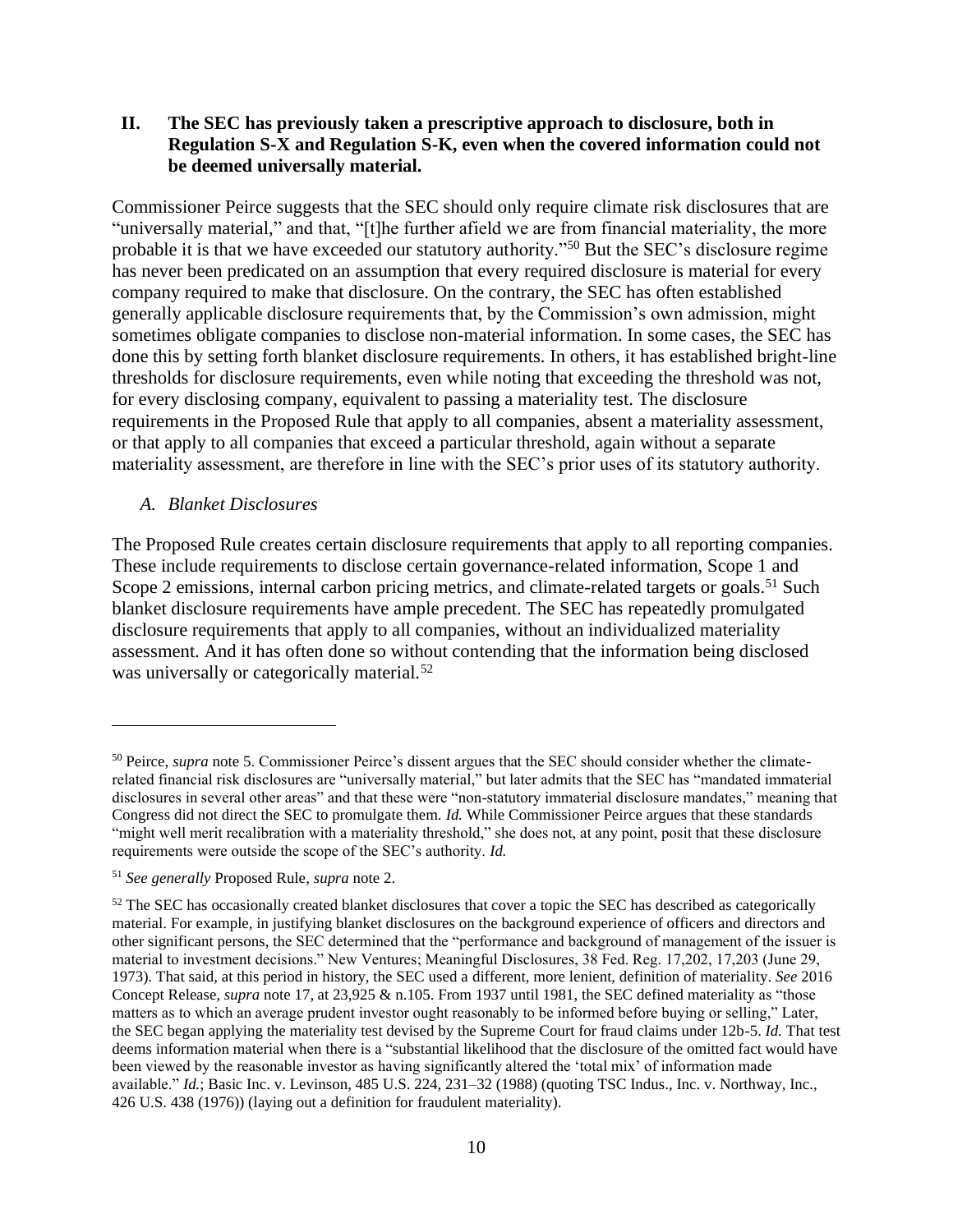The SEC requires all companies to provide copies of certain contracts and documents, without regard to materiality. While many of the requirements were expressly mandated by Schedule A of the Securities Act, others were not and were instead, like the Proposed Rule, imposed pursuant to the SEC's discretionary authority.<sup>53</sup> One longstanding discretionary requirement is that companies append certain correspondences from departing directors. Originally, companies were required to disclose "[a]ny letter from a former director which sets forth a description of a disagreement with the registrant that led to the director's resignation or refusal to stand for reelection and which requests that the matter be disclosed."<sup>54</sup> Today, the disclosure requirement is broader and reaches any correspondence, "concerning the circumstances surrounding the former director's retirement, resignation, [or] refusal to stand for re-election or removal."<sup>55</sup>

The SEC has also used its general disclosure authority to require disclosures about certain related party transactions—transactions that could call into question the independence of directors or executive officers—since 1942.<sup>56</sup> While the requirements to disclose the transactions themselves incorporate a materiality standard, the SEC in 2006 imposed blanket requirements for companies to disclose their *procedures* for the "review, approval or ratification of transactions with related persons."<sup>57</sup> The SEC justified this new requirement with the rationale that "this type of information *may* be material to investors."<sup>58</sup> In other words, the SEC did not anticipate that this information would necessarily be material in every case, but nonetheless created a uniform disclosure requirement.

The SEC also requires the disclosure of all stock buybacks, without reference to materiality.<sup>59</sup> In requiring the disclosure of stock buybacks, the SEC described the information as, "important to investors" and noted that stock buybacks often lead to an increase in stock price.<sup>60</sup> The Commission did not, however, describe the information as necessarily material.

<sup>58</sup> *Id.* (emphasis added).

<sup>59</sup> 17 C.F.R. § 229.703.

<sup>53</sup> *Compare* 17 C.F.R. § 229.601(b)(1) (requiring companies to include underwriting agreements as exhibits) *with*  15 U.S.C. § 77aa(28) (requiring the disclosure of any agreements with underwriters).

<sup>54</sup> Adoption of Integrated Disclosure System, 47 Fed. Reg.11,380, 11431 (Mar. 16, 1982).

<sup>55</sup> 17 C.F.R. § 229.601(b)(17); Additional Form 8-K Disclosure Requirements and Acceleration of Filing Date, 69 Fed. Reg. 15,594, 15,605 (Mar. 25, 2004).

<sup>56</sup> *See* Disclosure of Certain Relationships and Transactions Involving Management, 47 Fed. Reg. 55,661, 55,662 (Dec. 13, 1982) (citing Securities and Exchange Commission Release Notice 417 (Release No. 3347) (Dec. 18, 1942)); *see* 17 C.F.R. § 229.404(a).

<sup>57</sup> Executive Compensation and Related Party Disclosure, 71 Fed. Reg. 53,158, 53,202 (Sept. 8, 2006) (relevant provision codified at 17 C.F.R. § 229.404(b)(1)).

<sup>60</sup> Purchases of Certain Equity Securities by the Issuer and Others, 68 Fed. Reg. 64,952, 64,962–63 (Nov. 17, 2003) (codified at 17 C.F.R. 228 et seq.); Commissioner Allison Herren Lee, *Living in a Material World: Myths and Misconceptions about "Materiality"*, SEC. & EXCH. COMM'N (May 24, 2021), [https://perma.cc/2VAN-2GTQ.](https://perma.cc/2VAN-2GTQ)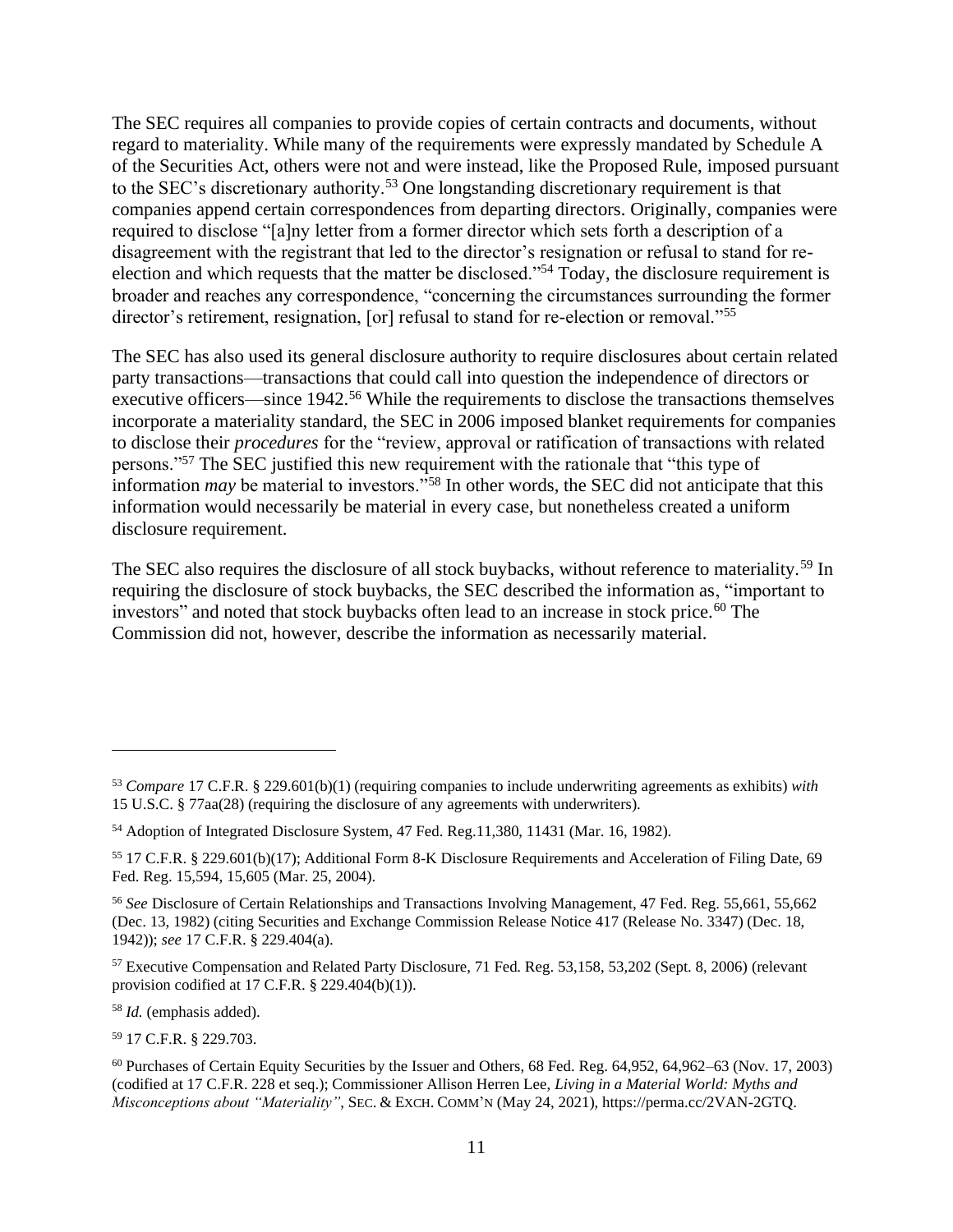Additionally, since 1973, under its general disclosure authority, the SEC has required companies to disclose their number of employees.<sup>61</sup> Today, this is codified under Item 101 of Regulation S-K.<sup>62</sup> When justifying the retention of this blanket requirement in 2020, the SEC explained that knowing the number of employees of a firm "can help investors assess the size and scale of a registrant's operation" and that the agency believed "this disclosure will complement, and could provide essential context to, any discussion of a registrant's human capital management."<sup>63</sup> Commissioner Peirce, however, described this information as "material for some companies, but not for others" and argued that switching to a materiality standard might be preferable.<sup>64</sup> Importantly, although Commissioner Peirce found this item undesirable as a policy matter, she did not suggest that it was beyond the Commission's authority to impose a requirement for a disclosure that is not material for every single company.<sup>65</sup>

Finally, blanket disclosure requirements are also common in the governance context.<sup>66</sup> Through its general disclosure authority, in 1978, the SEC began requiring all companies to disclose how many director meetings were held a year, the name of any directors who attended fewer than 75% of meetings, and whether the company had an attendance policy for annual board meetings.<sup>67</sup> In the same rule, the SEC also imposed a blanket requirement to disclose whether the company's board had nominating, audit, or compensation committees.<sup>68</sup> Although the SEC characterized the existence (or nonexistence) of a nominating committee as "material information," it made no such claim with respect to audit and compensation committees. Instead, it described information about the existence of such committees as merely allowing investors to "better assess" the relevant processes and oversight.<sup>69</sup> In 2003, the SEC created additional blanket disclosures surrounding nominating committees and described the covered information as "important" and "valuable  $\dots$  to security holders," rather than material.<sup>70</sup> In 2009, again, without invoking materiality, the SEC began requiring all companies to describe, "the extent of the board's role in the risk oversight of the registrant."<sup>71</sup>

<sup>66</sup> For additional detail on governance-related disclosures, see *infra* Section IV.

<sup>69</sup> *Id.*

<sup>70</sup> *Id.*

 $71$  17 C.F.R. § 229.407(h).

<sup>61</sup> *See* 2016 Concept Release, *supra* note [17,](#page-3-1) at 23,932; New Ventures, Meaningful Disclosures, 38 Fed. Reg. 17,202, 17,204, 17,206, 17,207, 17,209 (June 29, 1973).

 $62$  17 C.F.R. § 229.101(c)(1)(xiii).

<sup>63</sup> Modernization of Regulation S-K, *supra* note [29,](#page-5-0) at 63,739.

<sup>64</sup> Commissioner Hester M. Peirce, *Statement at Open Meeting on Modernization of Regulation S-K 101, 103, and 105*, SEC. & EXCH. COMM'N (Aug. 26, 2020), [https://perma.cc/93Q9-FK3T.](https://perma.cc/93Q9-FK3T)

<sup>65</sup> *Id. See also* George Georgiev, *The SEC's Climate Disclosure Proposal: Critiquing the Critics* at 8 (Emory Legal Studies Rsch. Paper No. 22–8 Mar. 27, 2022), [https://papers.ssrn.com/sol3/papers.cfm?abstract\\_id=4068539.](https://papers.ssrn.com/sol3/papers.cfm?abstract_id=4068539)

<sup>67</sup> *See* Shareholder Communications, Shareholder Participation in the Corporate Electoral Process and Corporate Governance Generally, 43 Fed. Reg. 58,522 (Dec. 14, 1978); 17 C.F.R. § 229.407(b).

<sup>68</sup> Shareholder Communications, Shareholder Participation in the Corporate Electoral Process and Corporate Governance Generally, 43 Fed. Reg. at 58,527.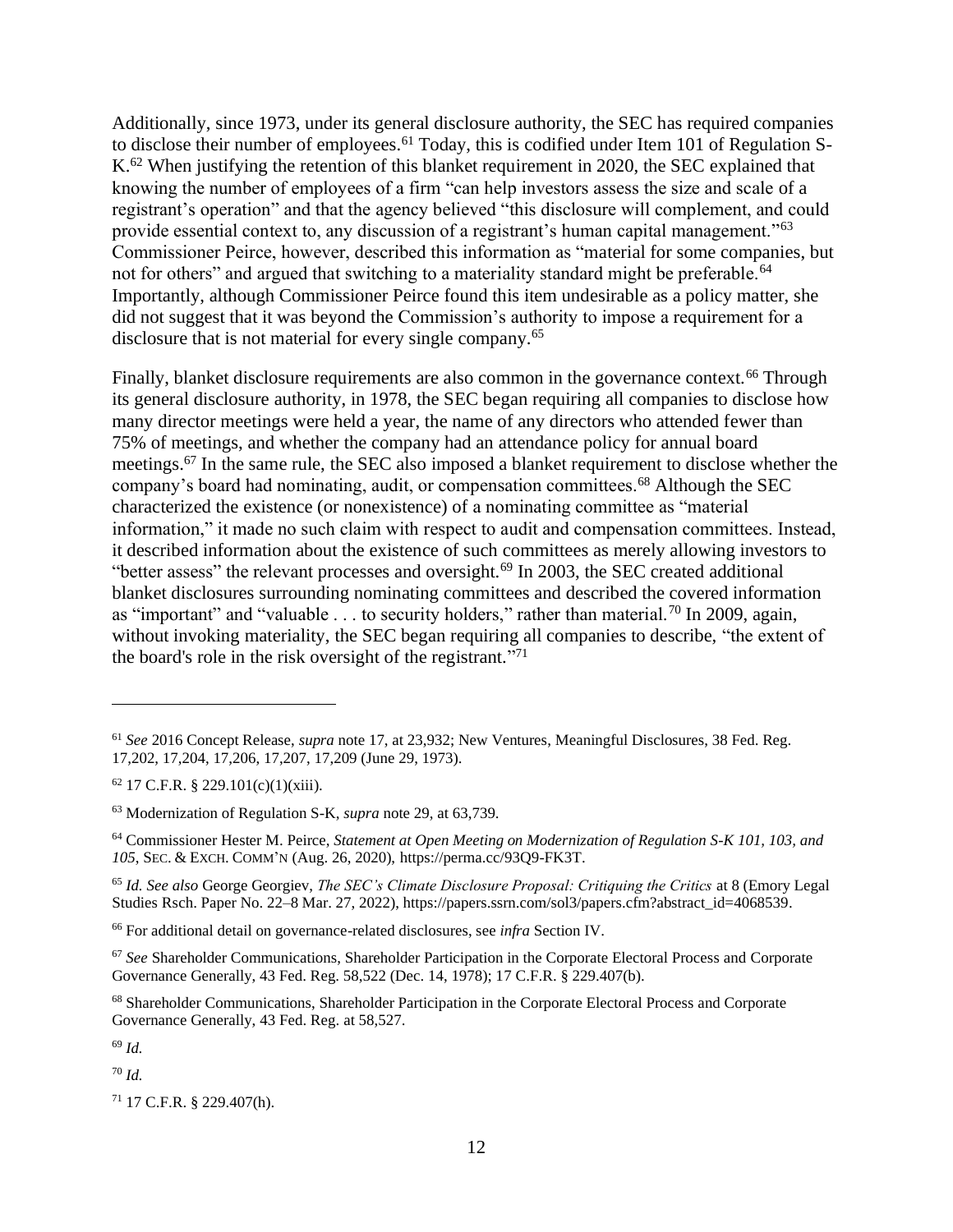In sum, throughout the SEC's history, the agency has set forth prescriptive disclosure requirements that apply to all companies, even though the disclosed information may not be material for many of them.

## <span id="page-12-0"></span>*B. Bright-Line Thresholds*

The Proposed Rule requires companies to disclose realized physical and transition impacts, if the absolute value of those impacts exceeds 1% of a given line item.<sup>72</sup> Many prior SEC rules have similarly relied on bright-line thresholds to delineate when a company must make a particular disclosure. Furthermore, the Commission has never contended that the application of such thresholds is equivalent to a finding of materiality. In other words, contrary to Commissioner Peirce's suggestion that the SEC is authorized to require disclosure only of universally material climate-related information, <sup>73</sup> existing bright-line disclosure rules sometimes require the disclosure of immaterial information.

As the SEC discusses in the Proposed Rule,  $^{74}$  Regulation S-X contains two provisions that specifically set thresholds at 1%. These include a threshold above which excise taxes must be included separately on a financial statement,<sup>75</sup> and a net asset value threshold above which open option contracts by management investment companies must be disclosed.<sup>76</sup> An additional 1% threshold can be found in Regulation S-K. Small reporting companies are required to disclose related-party transactions if the value exceeds \$120,000 or 1% of the company's total assets, whichever is smaller.<sup>77</sup>

The SEC also routinely uses dollar, rather than percent, thresholds for disclosures. Such disclosures are even more clearly divorced from a materiality standard, as a dollar threshold evidently bears no relation to the size of the company. For example, companies must disclose perquisites and personal benefits given to executive officers and managers if the aggregate value

<sup>76</sup> *Id.* § 210.12-13.

<sup>72</sup> *See* Proposed Rule, *supra* note [2,](#page-0-0) at 21,464–65. While positive and negative impacts would be broken out separately, the SEC sets the disclosure threshold at the absolute value of those impacts. *Id.* at 21,366. The SEC has set thresholds based on absolute values before, including in 2020, when the SEC created an absolute value test to assess whether the equity and net income of subsidiaries was sufficient to mean the subsidiary counted as a "significant subsidiary," such that additional disclosure would be required. *See* Amendments to Financial Disclosures About Acquired and Disposed Businesses, 85 Fed. Reg. 54,002, 54,010 (Aug. 31, 2020); 17 C.F.R.  $210.01-\frac{O2(w)}{1}$  iii). In so doing, the SEC noted strong support for the shift to an absolute value metric among commenters and explained that the SEC expected the change "will mitigate the potential for misinterpretation that may result from inclusion of a negative amount in the computation." *Id.*

<sup>73</sup> Peirce, *supra* note [5.](#page-0-1)

<sup>74</sup> *See* Proposed Rule, *supra* note [2,](#page-0-0) at 21,366 n.347.

<sup>75</sup> 17 C.F.R. § 210.5-03.1.

*<sup>77</sup> Id.* § 229.404(d)(1) ("Smaller reporting companies . . . must provide the following information in order to comply with this Item: (1) the information required by paragraph (a) of this Item for the period specified there for a transaction in which the amount involved exceeds the lesser of \$120,000 or one percent of the average of the smaller reporting company's total assets at year end for the last two completed fiscal years.")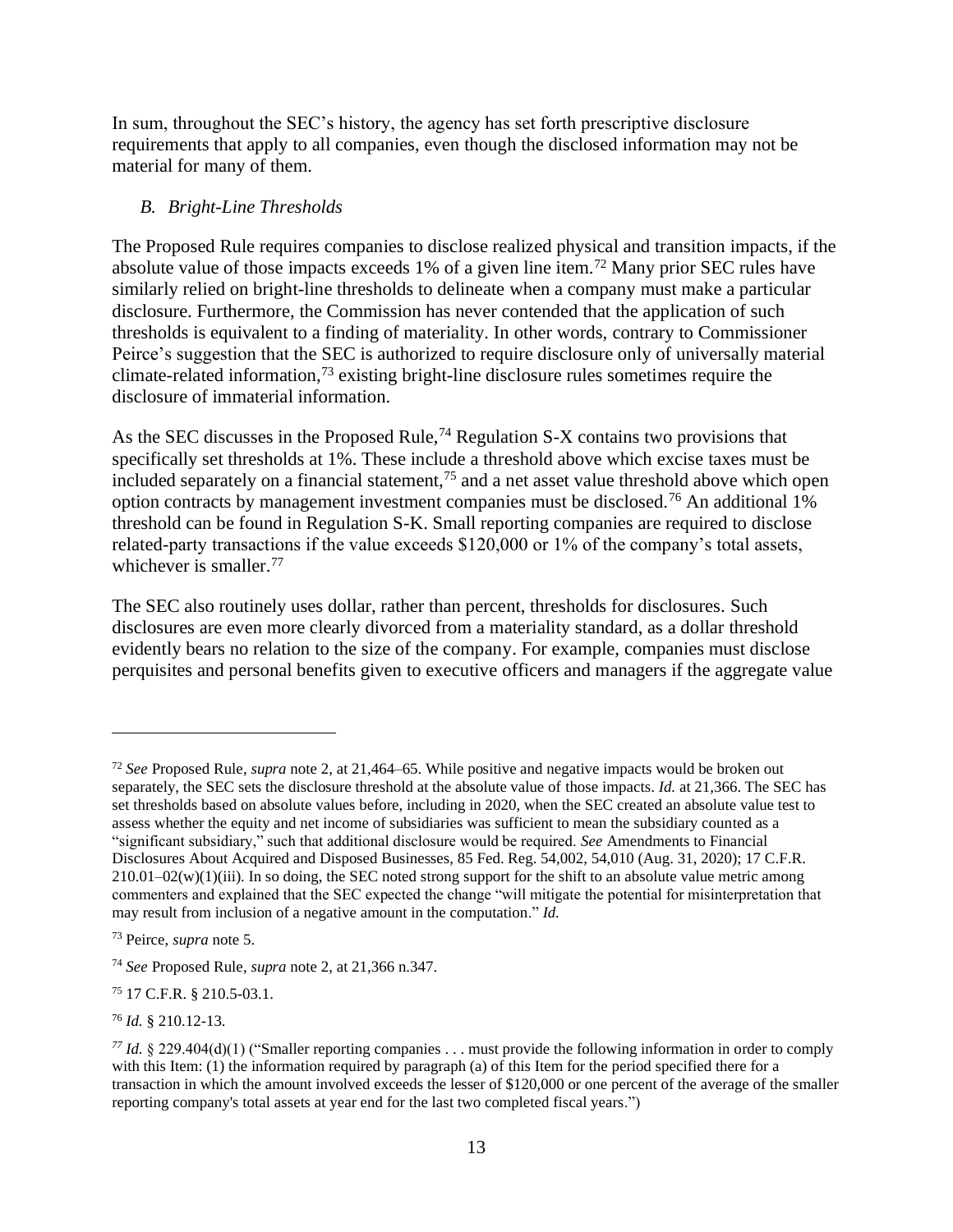is greater than \$10,000.<sup>78</sup> This threshold used to be higher; in 2006, the SEC lowered the threshold from either \$50,000 or 10% of the officer or director's annual salary and bonus, to \$10,000, because the SEC believed the prior threshold "allow[ed] omission of too much information that investors may consider material."<sup>79</sup> Similarly, from 1982 until 2020, the SEC required companies to disclose environmental proceedings where the government was a party and potential damages exceed \$100,000.<sup>80</sup> When Regulation S-K was revised in 2020, the threshold was raised to \$300,000, even as the SEC shifted to materiality-based requirements for other items in Regulation S–K.<sup>81</sup>

Notably, adopting a bright-line threshold for a disclosure requirement is not equivalent to finding that any action exceeding the threshold is necessarily material. The Supreme Court rejected the legitimacy of any such contention in *Basic Inc. v. Levinson*, explaining that "[a]ny approach that designates a single factor occurrence as always determinative of an inherently fact-specific finding such as materiality, must necessarily be over-or-underinclusive."<sup>82</sup> The SEC has echoed this view. In 1999, the SEC rejected efforts to define numerical "rules of thumb" for when a misstatement in financial reporting was material, explaining that a percentage deviation from a value is only one part of the "total mix" of information to determine the materiality of the misstatement, which "also includes the factual context."<sup>83</sup> In 2020, while maintaining a brightline approach to environmental proceeding disclosures, the SEC explained that "a single numerical threshold may result in some disclosures that are not material."<sup>84</sup> A few paragraphs later, the SEC explains that it was nonetheless retaining a dollar threshold because "use of a materiality standard for environmental proceedings could result in large registrants providing less disclosure."<sup>85</sup> In other words, the requirement was expressly designed to result in more disclosure than a materiality standard would. The Commission believed that the potential overinclusiveness of the threshold was justified by the greater clarity it provided to registrants

<sup>85</sup> *Id.* at 63,742.

*<sup>78</sup> Id.* § 229.402(c)(2)(ix)(A).

<sup>79</sup> *See* Executive Compensation and Related Person Disclosure, 71 Fed. Reg. 53,158, 53,178 (Sept. 8, 2006).

<sup>80</sup> 17 C.F.R. § 229.103(c)(3) (2019); Adoption of Integrated Disclosure System, 47 Fed. Reg. 11,380, 11,388–89 (Mar. 16, 1982). From 1973 to 1982, "all pending or contemplated environmental proceedings to which a governmental authority [was] a party" were required to be disclosed, without regard to materiality. Proposed Amendments to Item 5 of Regulation S-K Regarding Disclosure of Certain Environmental Proceedings, 46 Fed. Reg. 25,638, 25,639 (May 8, 1981).

<sup>81</sup> Modernization of Regulation S-K, *supra* note [29,](#page-5-0) at 63,743 (amending the disclosure threshold for environmental litigation in which a governmental authority is a party such that companies must disclose if the potential damages exceed \$300,000 or, alternately, companies may choose their own disclosure threshold provided it is "reasonably designed to result in disclosure" of material proceedings, the threshold is disclosed, and the threshold does not exceed the lesser of \$1 million or 1% of the company's assets).

<sup>82</sup> Basic Inc. v. Levinson, 485 U.S. 224, 236 (1988).

<sup>83</sup> Sec. & Exch. Comm'n, Staff Accounting Bulletin No. 99 – Materiality (Aug. 12, 1999), [https://perma.cc/4EMT-](https://perma.cc/4EMT-VYAB)[VYAB.](https://perma.cc/4EMT-VYAB)

<sup>84</sup> Modernization of Regulation S-K, *supra* not[e 29,](#page-5-0) at 63,742.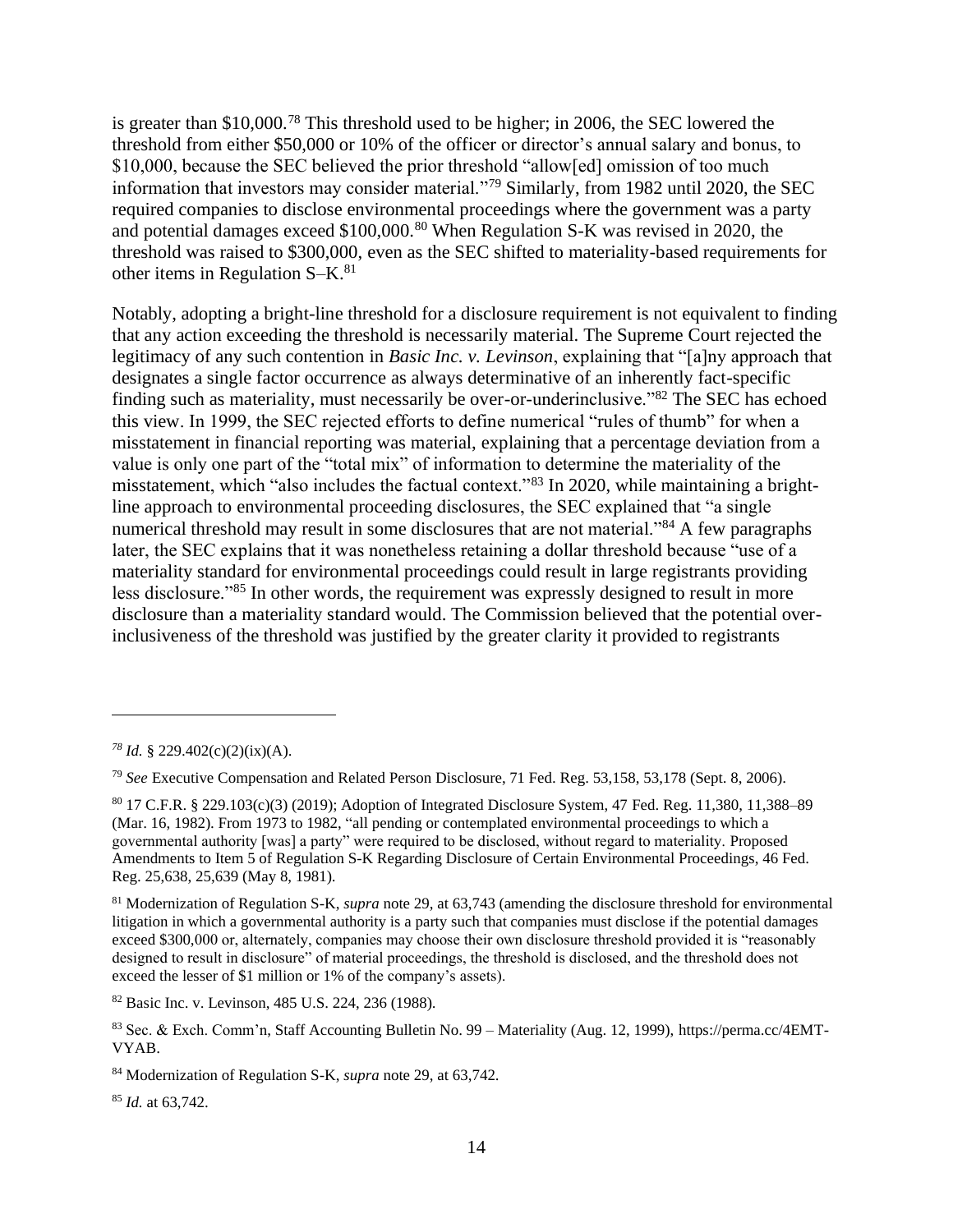regarding their disclosure obligations. Unlike a materiality-based requirement, the threshold could "provide certainty about when disclosure is required."<sup>86</sup>

As these examples demonstrate, the Proposed Rule's prescriptive, threshold-based approach to certain disclosure requirements is consistent with historical regulatory practice at the SEC. The Commission has never interpreted its statutory authority as limiting it to requiring only disclosures that are material for every registrant in every period.

## <span id="page-14-0"></span>**III. The SEC has previously required disclosures that reflect future, uncertain risk.**

<span id="page-14-1"></span>The Proposed Rule requires companies to describe future physical and transition risks, and to disclose greenhouse gas emissions as a proxy for transition risks. Commissioner Peirce argues that the consideration of physical risks is likely to be "entirely unreliable" and describes transition risks as "rooted in prophecies of coming governmental and market action."<sup>87</sup> As an initial matter, much transition risk stems not from the possibility of future government action, but from the legally binding commitments that governments have already made.<sup>88</sup> Regardless, it is not unprecedented for the SEC to expect companies to assess risks associated with future changes in policy or market changes, even when the precise nature and probability of those trends is unknown. Past disclosure rules have required companies to consider and disclose future risks that are not certain to be realized.

In line with the Proposed Rule's requirement that companies identify physical risks, the Management Discussion and Analysis (MD&A) requires companies to make assessments about "known trends, events, and uncertainties" that are material to a company's capital, or that could have a material effect on liquidity or operations.<sup>89</sup> Even if it is not possible to predict with

<sup>89</sup> *See* 17 C.F.R. § 229.303.

<sup>86</sup> *Id.*

<sup>87</sup> Peirce, *supra* note [5](#page-0-1) ("These transition assessments are rooted in prophecies of coming governmental and market action, but experience teaches us that such prophecies often do not come to fruition."). Commissioner Peirce is also skeptical of Scope 3 emissions disclosures on the ground that, "Scope 3 is really about what other people do." *See id*. However, in examining the SEC's prior guidance and legal bulletins, the SEC has previously required the consideration of third-party action, whether in assessing one's competitive standing based on potential future changes by competitors or analyzing disruptions to one's supply chain during a pandemic.

<sup>88</sup> Companies already face transition risk from policy risk, litigation risk, market risk, and reputational risk. *See*  Condon et. al., *Mandating Disclosure of Climate-Related Financial Risk*, 23 N.Y.U. J. LEGIS. & PUB.POL'Y 745, 757–61 (2022). Thirteen states have adopted market-based approaches to reduce greenhouse gas emissions, and twenty-one states, the District of Columbia, and Puerto Rico have zero emissions targets or carbon-neutral goals for their electricity sector by 2050. *See, e.g.*, *100% Clean Energy Collaborative – Table of 100% Clean Energy States*, CLEAN ENERGY STATES ALLIANCE (last visited May 19, 2022), [https://perma.cc/T4BW-HTVW;](https://perma.cc/T4BW-HTVW) *Market-Based State Policy*, CTR. FOR CLIMATE & ENERGY SOLUTIONS (last visited May 19, 2022), [https://perma.cc/42H2-](https://perma.cc/42H2-Q7Z8) [Q7Z8.](https://perma.cc/42H2-Q7Z8) This policy risk also extends internationally. For example, overseas manufacturing may be affected by policy in other countries. Forty countries are currently subject to either an emissions trading scheme or a carbon tax. *See Pricing Carbon*, WORLD BANK (last visited May 20, 2022), [https://perma.cc/7XQE-GEWA.](https://perma.cc/7XQE-GEWA) Exports may also be affected if the European Union implements a carbon tariff. *See* Kate Abnett, *EU Countries Support Plan for World-First Carbon Border Tariff*, REUTERS (Mar. 16, 2022), [https://www.reuters.com/world/europe/eu-countries](https://www.reuters.com/world/europe/eu-countries-back-plan-world-first-carbon-border-tariff-2022-03-15/)[back-plan-world-first-carbon-border-tariff-2022-03-15/.](https://www.reuters.com/world/europe/eu-countries-back-plan-world-first-carbon-border-tariff-2022-03-15/)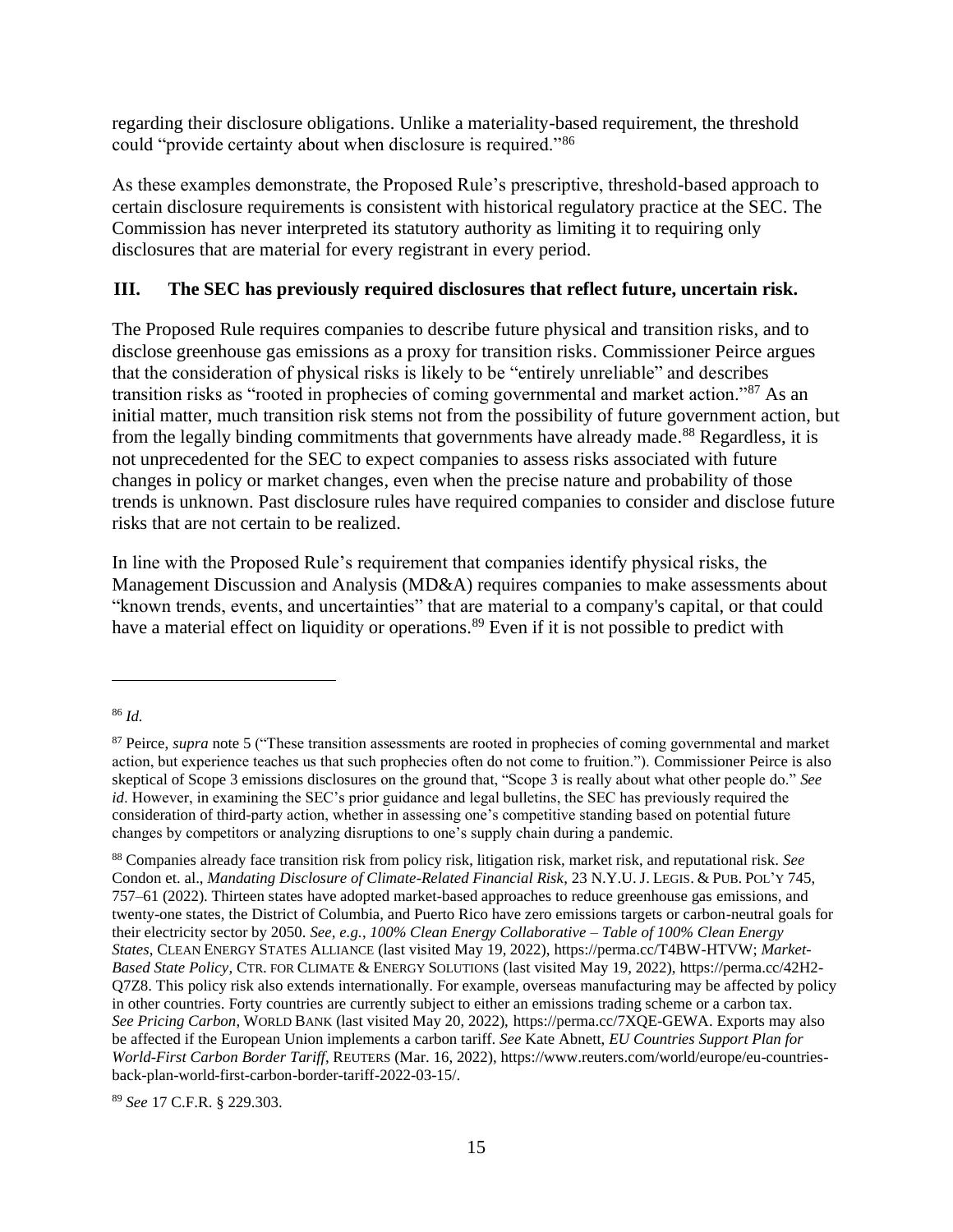precision the physical risks a company will face, the trends—such as increased flooding, heat, or severe weather risk—are known and the likely effects are able to be disclosed.<sup>90</sup>

Critics seek to differentiate transition risks from physical risks as reliant on uncertain, third-party behavior and therefore harder to predict. As noted above, however, transition risks are largely the result of existing, legally binding commitments.<sup>91</sup> In other words, the relevant third-party behavior has already occurred. Even if that were not the case, however, the SEC has previously required companies to provide information that necessarily entails judgments about the future behavior of government actors and other third parties. Since 1997, for example. the SEC has required companies "to provide investors with forward looking information about a registrant's potential exposures to market risk,"<sup>92</sup> such as "interest rate risk, foreign currency exchange rate risk, commodity pricing, and other relevant market risks."<sup>93</sup> In the preamble to the 1997 rule, the SEC recognized that companies would necessarily need to make assumptions and estimates about future market behavior when providing such information and that such modelling choices "will be different from what actually occurs in the future."<sup>94</sup> In addressing questions from companies, the SEC later explained that the risks required by the market risk disclosures include even those "that could result from *reasonably possible* market changes," in contrast to other risk disclosures that include only "*known* events, trends, or uncertainties that are *reasonably likely* to impact the registrant."<sup>95</sup> In essence, unlike other risk disclosures, where a trend or uncertainty must be known, market risk disclosures have gone a step further and asked companies to contemplate and disclose what is *possible*. Indeed, in order to complete these quantitative risk analyses, companies may either provide a detailed description of all market-sensitive instruments or contracts or engage in a forecasting exercise to predict their exposure to risk. <sup>96</sup> Just as businesses are required to predict potential market scenarios or interest rate changes, it is

<sup>93</sup> 17 C.F.R. § 229.305(a)(1).

<sup>94</sup> *Id.*

<span id="page-15-0"></span><sup>90</sup> *See, e.g.*, Sabin Ctr. for Climate Change L., Comments on Public Input on Climate Change Disclosure (June 11, 2021), [https://perma.cc/EZ2J-P5XF.](https://perma.cc/EZ2J-P5XF)

<sup>91</sup> *See supra* not[e 88.](#page-14-1)

 $92$  Disclosure of Accounting Policies for Derivative Financial Instruments and Derivative Commodity Instruments and Disclosure of Quantitative and Qualitative Information About Market Risk Inherent in Derivative Financial Instruments, Other Financial Instruments, and Derivative Commodity Instruments, 62 Fed. Reg. 6044, 6048 (Feb. 10, 1997).

<sup>95</sup> Sec. & Exch. Comm'n, Off. of the Chief Accountant & Div. of Corp. Fin., Questions and Answers About the New "Market Risk" Disclosure Rules (July 31, 1997)[, https://perma.cc/8GVY-KVUL](https://perma.cc/8GVY-KVUL) (emphasis in original). The second set of disclosures referenced in the provided quote are those required in the MD&A. *See* 17 C.F.R. § 229.303.

<sup>&</sup>lt;sup>96</sup> In line with this approach, companies are given three options for how to disclose their quantitative market risk. One is to give a detailed description of each market sensitive instrument or contract. 17 C.F.R. § 229.305(a)(1)(i). The other two options both require modelling or projections by the company, regarding how changes in market scenarios could affect the bottom line. *Id.* § 229.305(a)(1)(ii)(A) (requiring a sensitivity analysis that assesses "one or more selected hypothetical changes in interest rates, commodity prices, and other relevant market rates."); *Id* § 229.406(a)(1)(iii) ("express the potential loss in future earnings, fair values, or cash flows of market risk sensitive instruments over a selected period of time, with a selected likelihood of occurrence, from changes in interest rates, foreign currency exchange rates, commodity prices, and other relevant market rates or prices").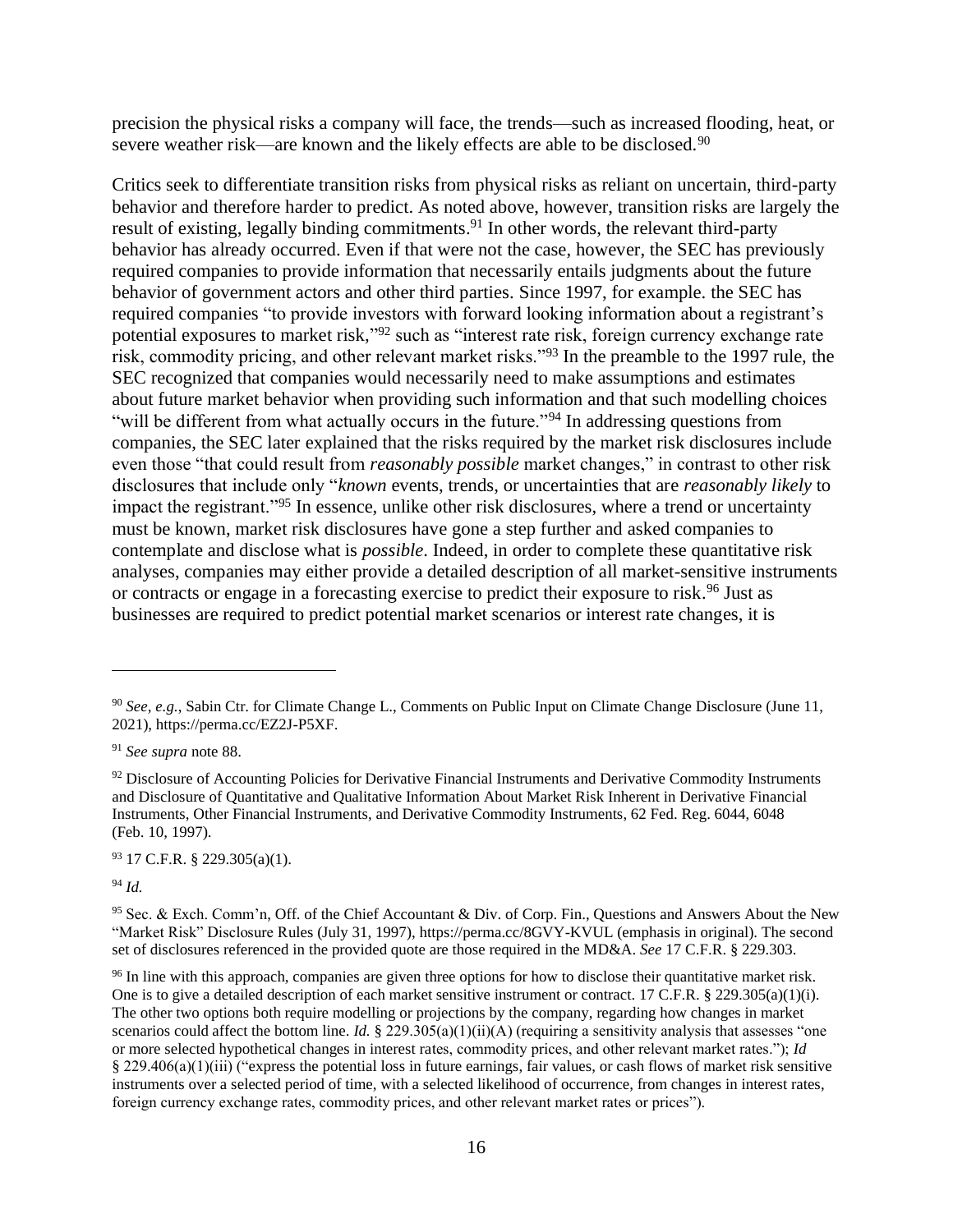precedented to ask businesses to assess what risks may arise from climate in the short, medium, and long term.<sup>97</sup>

The SEC has also issued guidance and published legal bulletins explaining how companies should expand their disclosures to account for economy-wide, future, uncertain risks, including those that rely on behavior by third-parties or government actors—the same type of "prophetical" assessment that Commissioner Peirce associates with transition risk. These have included disclosures on a company's risks and risk management strategies regarding the adoption of the Euro, Y2K, and COVID-19. The Euro adoption legal bulletin urged companies to disclose, among other items, how the adoption of the Euro may affect the company from a competitive standpoint, whether due to potential market consolidation by the issuer or by competitors, changes in consumer behavior, increased transition costs, or changes in the economies of competitive markets.<sup>98</sup> These considerations would have required a company to consider not only its own actions, but also possible future actions of its competitors. The Y2K legal bulletin focused on the adequacy of management's response to technological risks.<sup>99</sup> Most recently, the COVID-19 guidance asked companies to disclose a variety of risks, including some tied to governmental or third-party behavior, such as how border closures and travel restrictions could affect business goals, or anticipated supply-chain shocks.<sup>100</sup>

Through its disclosure rules on MD&A and market risk, and its guidance on Y2K, Euro adoption, and COVID-19, the SEC has been clear that issuers may be obligated to discuss uncertain future scenarios, and even to consider potential actions by third-parties, whether through travel restrictions, supply chain changes, or competitors seeking market consolidation. The Proposed Rule's requirement that companies analyze and disclose material physical and transition risks and disclose emissions as a proxy for transition risk, align with these previous actions.<sup>101</sup>

## <span id="page-16-0"></span>**IV. The SEC has previously required detailed governance-related disclosure requirements.**

The Proposed Rule's governance-related disclosure requirements are designed to provide investors with "additional insight into a board's and management's governance of climaterelated risks."<sup>102</sup> This information would aid investors "in evaluating the extent to which a

<sup>102</sup> *Id.* at 21,359.

<sup>97</sup> *Compare* sources cited *supra* not[e 96](#page-15-0) *with* Proposed Rule, *supra* note [2,](#page-0-0) at 21,467–68.

<sup>98</sup> Sec. & Exch. Comm'n, Div. of Corp. Fin. & Inv. Mgmt., Staff Legal Bulletin No. 6 (July 22, 1998), [https://perma.cc/AWA8-BTAZ.](https://perma.cc/AWA8-BTAZ)

<sup>99</sup> *See* Sec. & Exch. Comm'n, Div. of Corp Fin. & Inv. Mgmt., Staff Legal Bulletin No. 5, (Jan. 12, 1998), [https://perma.cc/5PZ8-RCXU.](https://perma.cc/5PZ8-RCXU)

<sup>100</sup> *See* Sec. & Exch. Comm'n, Div. of Corp. Fin., Coronavirus (COVID-19), (Mar. 25, 2020), [https://perma.cc/7SDG-LZWF;](https://perma.cc/7SDG-LZWF) Sec. & Exch. Comm'n, Div. of Corp. Fin., Coronavirus (COVID-19)—Disclosure Considerations Regarding Operations, Liquidity, and Capital Resources (June 23, 2020), [https://perma.cc/4NAQ-](https://perma.cc/4NAQ-5BBL)[5BBL.](https://perma.cc/4NAQ-5BBL)

<sup>101</sup> *See* Proposed Rule, *supra* not[e 2,](#page-0-0) at 21,467–69.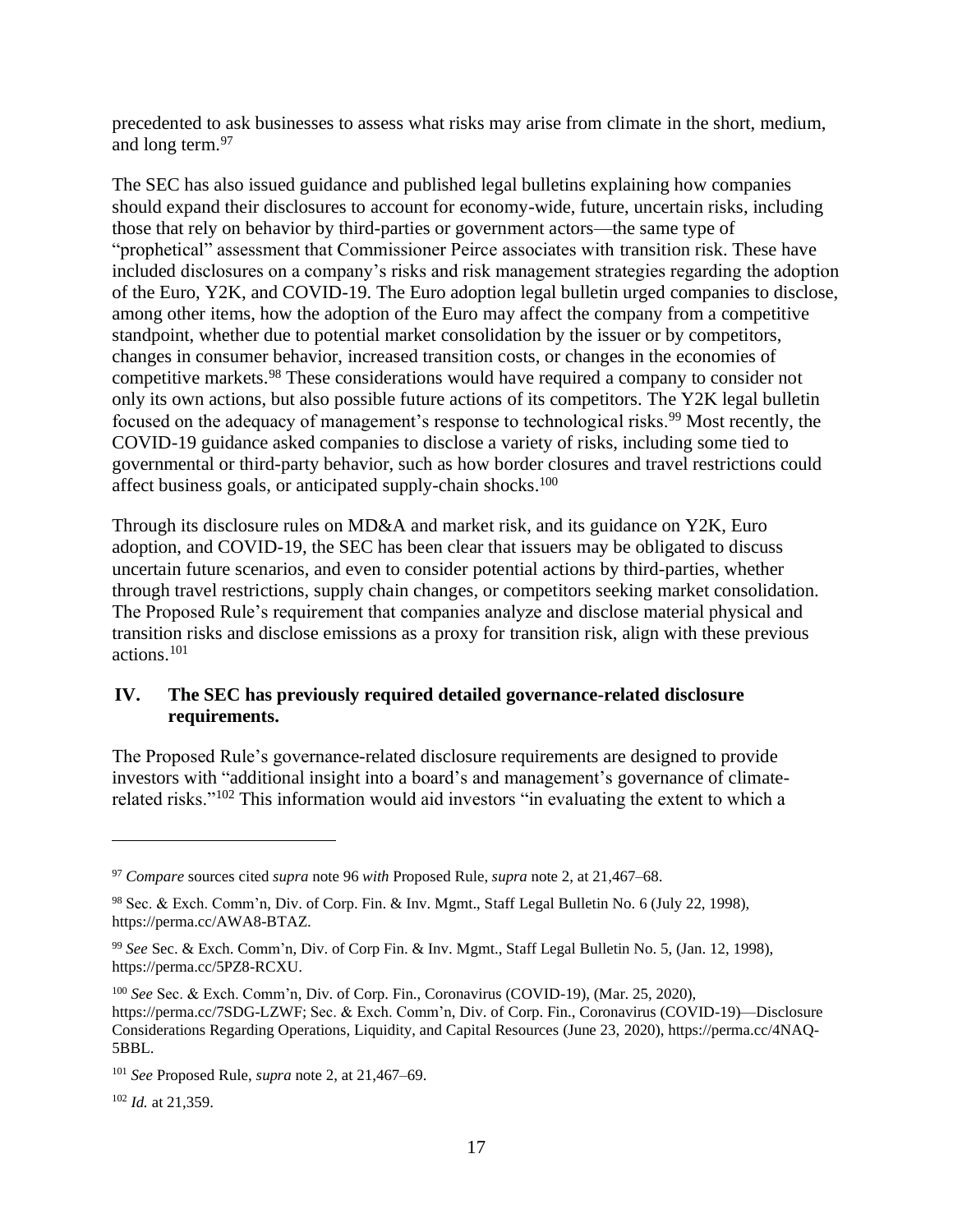registrant is adequately addressing the material climate-related risks it faces, and whether those risks could reasonably affect the value of their investment."<sup>103</sup> Prior SEC rules have similarly required disclosures regarding the expertise and responsibilities of corporate officers and directors.

# <span id="page-17-0"></span>*A. Background and Experience of Officers and Directors*

The Proposed Rule requires companies to describe the expertise of any directors with climaterelated risk experience, as well as the relevant expertise for "any management positions or committees . . . responsible for assessing and managing climate-related risks."<sup>104</sup> This requirement is in keeping with past SEC regulations requiring registrants to describe the expertise and background of officers and directors. These requirements reflect the Commission's longstanding view that the "performance and background of management of the issuer is material to investment decisions"<sup>105</sup>

The SEC's disclosures on officers and directors have ranged from past business experience to personal and detailed information. Since at least the 1970s, the SEC has required disclosures regarding the past five years of business experience of each director and officer.<sup>106</sup> For directors, companies must also, "briefly discuss the specific experience, qualifications, attributes or skills that led to the conclusion that the person should serve as a director for the registrant at the time that the disclosure is made, in light of the registrant's business and structure."<sup>107</sup> These disclosures were added in 2009. 108

Disclosure requirements regarding employee backgrounds extend beyond officers and directors. The SEC, since 1973, has required companies to disclose the experience of "significant persons . . . who make or are expected to make significant contributions to the business of the registrant."<sup>109</sup> By requiring background on the directors, officers, or committees who are

 $106$  17 C.F.R. 229.401(e)(1).

<sup>107</sup> *Id.*

<sup>108</sup> Proxy Disclosure Enhancements, 74 Fed. Reg. 68,334, 68,342–43 (Dec. 23, 2009).

<sup>103</sup> *Id.*

<sup>&</sup>lt;sup>104</sup> *Id.* at 21,467 ("(a)(1) Describe the board of director's oversight of climate-related risks. Include the following, as applicable: . . . (ii) Whether any member of the board of directors has expertise in climate-related risks, with disclosure in such detail as necessary to fully describe the nature of the expertise;  $\dots$  (b)(1) Describe management's role in assessing and managing climate-related risks. Include the following, as applicable: (i) Whether certain management positions or committees are responsible for assessing and managing climate-related risks and, if so, the identity of such positions or committees and the relevant expertise of the position holders or members in such detail as necessary to fully describe the nature of the expertise.").

<sup>105</sup> New Ventures; Meaningful Disclosures, 38 Fed. Reg. 17,202, 17,203 (June 29, 1973) (extending existing disclosures regarding litigation against directors under Form 10 and 10-k to apply to registrants filing Forms S-1 and S-2 and to cover executive officers").

<sup>&</sup>lt;sup>109</sup> 17 C.F.R. 229.401(c). These disclosures date back to 1973. New Ventures; Meaningful Disclosures, 38 Fed. Reg. 17,202, 17,203 (June 29, 1973) (adopting requirements that registrants disclose "the experience of certain key persons such as research scientists and production and sales managers, who . . . are expected to make significant contributions to the business").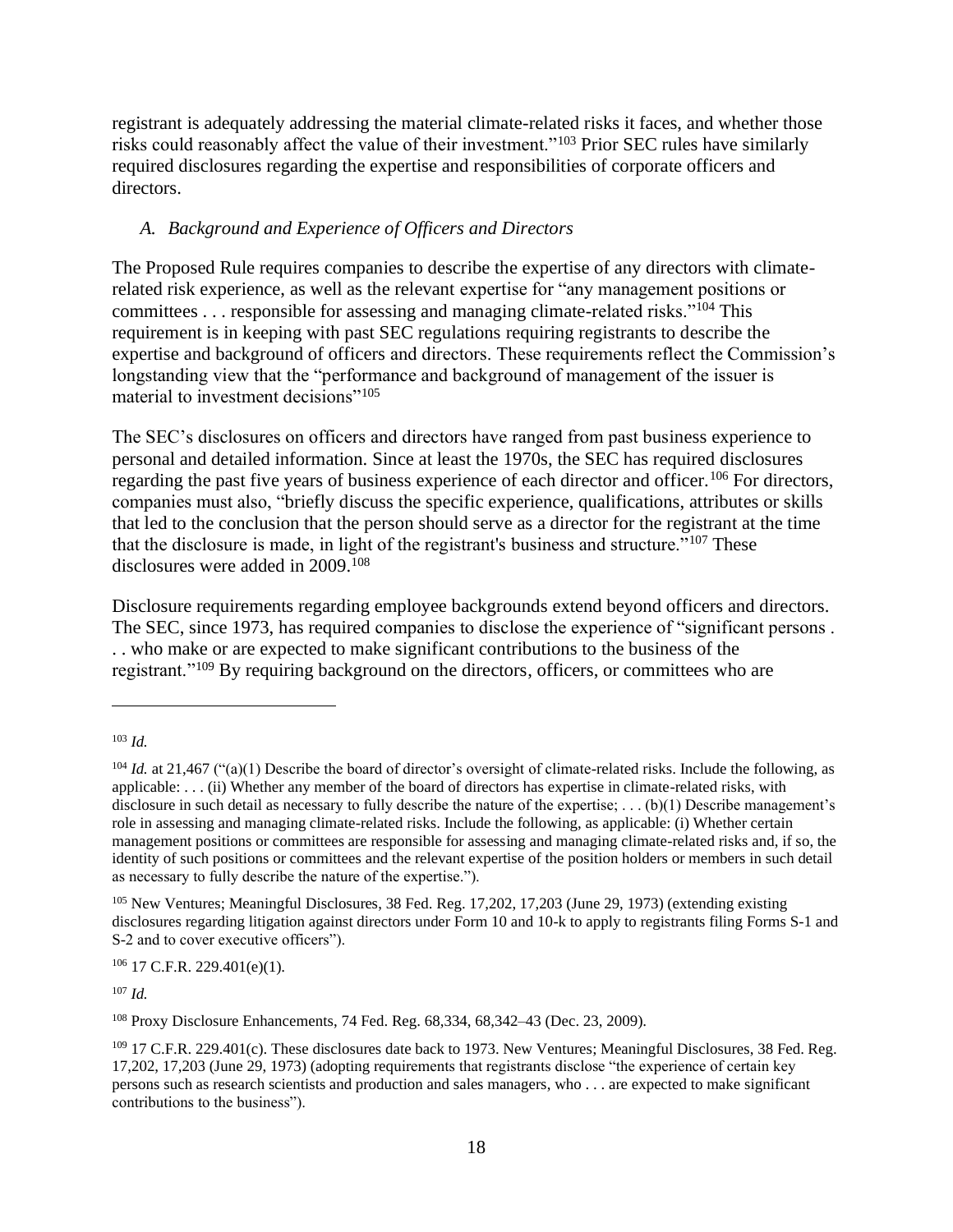managing climate-related risk, the SEC is arguably merely restating these significant person disclosures in a new way: a person who manages climate risk is a "significant person" making a "significant contribution[]" to the business and, therefore, their experience in the matter should be disclosed.

Present disclosures also reach the personal information of directors and officers, which is arguably more removed from financial performance than is background experience in risk management. Such disclosures include the age of each director and the existence of any close familial relationships between or among directors and officers.<sup>110</sup> Other disclosures were partly justified because of their ability to give investors insight into "information reflecting on the *integrity* of management."<sup>111</sup> These disclosures include whether any director or officer has been engaged in certain types of legal proceedings in the past decade.<sup>112</sup>

The above examples show that governance-related disclosures regarding the background and experience of directors and officers are not novel and are consistent with the SEC's prior interpretation of its disclosure authority. While past disclosures have reached even the personal information of directors and officers, the Proposed Rule aims only to include relevant climaterelated risk experience.

## <span id="page-18-0"></span>*B. Governance Structures*

The Proposed Rule also requires the disclosure of certain governance structures. These include, namely, who is responsible for overseeing climate risk—whether that comprises certain individuals or committees—and how those committees are overseen.<sup>113</sup> Critics argue that these disclosures impermissibly direct board and management's attention to climate issues.<sup>114</sup> But the SEC has a long history of creating governance disclosures designed to give insight into the machinations of the board and management and has recognized that, while in certain cases these disclosures could alter behavior, such secondary effects are not disqualifying. Many of these provisions exist in largely their original form today and request information that is similar to that required by the Proposed Rule. 115

1. Board Committees

In 1978, the SEC began requiring disclosures of "the structure, composition and functioning of issuers' boards of directors." <sup>116</sup> In particular, the SEC created disclosure requirements for whether a company had audit, nominating, and compensation committees. In creating these

 $110$  17 C.F.R. § 229.401(a), (d).

<sup>111</sup> Uniform and Integrated Reporting Requirements, 43 Fed. Reg. 34,402, 34,405 (Aug. 3, 1978) (emphasis added).

<sup>112</sup> 17 C.F.R. § 229.401(f).

<sup>113</sup> Proposed Rule, *supra* note [2,](#page-0-0) at 21,467.

<sup>114</sup> *See* Peirce, *supra* not[e 5,](#page-0-1) at n.62.

<sup>115</sup> 17 C.F.R. § 229.407(b).

<sup>116</sup> Shareholder Communications, Shareholder Participation in the Corporate Electoral Process and Corporate Governance Generally, 43 Fed. Reg. 58,522, 58,527 (Dec. 14, 1978).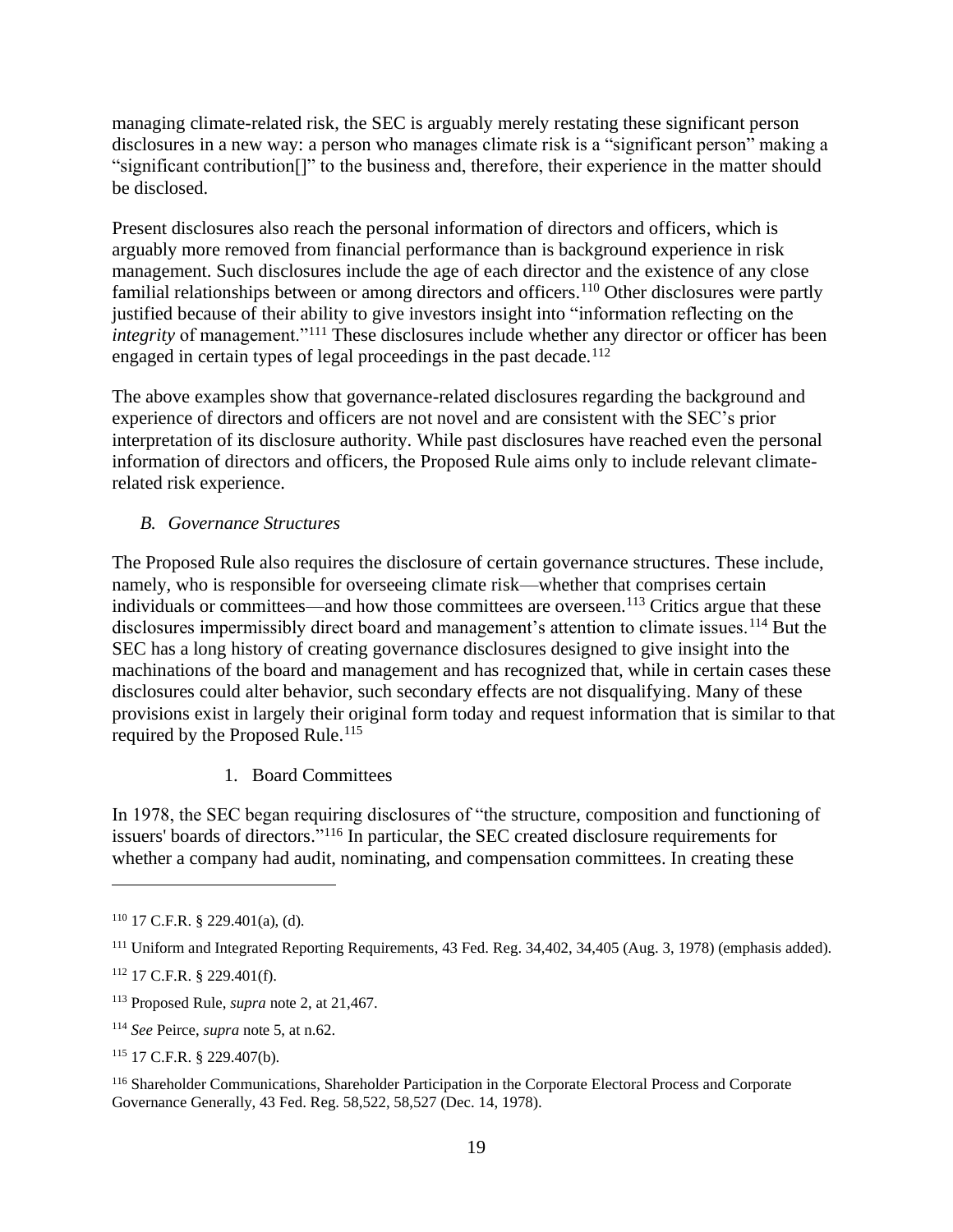disclosure requirements, the SEC noted that, "While the Commission recognizes that the adoption of this disclosure requirement in some instances may indirectly stimulate the establishment of audit, nominating and compensation committees, the Commission believes that disclosure of the nonexistence of the named committees serves a valid informational purpose."<sup>117</sup> Similarly, disclosure of the existence or non-existence of committees, directors, or officers engaged in climate risk may serve an important informational purpose; the SEC explains that this information will assist investors in evaluating a registrant's approach to climate-related risks. 118

These disclosures have not been stagnant since the 1970s. Rather, revision has been common, particularly in recent years. For example, in 2003, the SEC created additional proxy disclosure requirements that discussed the independence of nominating committees, the nominating committee's policies in considering director candidates that had been recommended by security holders, and the process and minimum qualifications for selecting a new member of the board of directors, among others.<sup>119</sup> The SEC described these new disclosures as "important" and providing "valuable information to security holders" but did not specify that they were necessarily material.<sup>120</sup>

In 2009, the SEC began requiring companies to disclose how their nominating committees factored in diversity in considering potential board members.<sup>121</sup> The SEC described these disclosures as "useful for investors"<sup>122</sup> and explained that "Board diversity policy is an important factor in the voting decisions of some investors."<sup>123</sup> While not the purpose of the disclosures, the SEC noted that a potential co-benefit of the required disclosures was that disclosure, "may encourage boards to conduct broader director searches, evaluating a wider range of candidates, and potentially improving board quality."<sup>124</sup>

Commissioner Peirce argues that the governance disclosures "seem designed to cultivate board discussions of climate, rather than merely elicit whether such discussions are happening."<sup>125</sup> But, the SEC has a 44-year history of requiring the disclosure of particular committee structures, and

<sup>122</sup> *Id.* at 68,344.

<sup>&</sup>lt;sup>117</sup> *Id*. It is worth noting that, although the SEC noted that the existence of a nominating committee may be material, it discussed the audit and compensation committees as only helping investors to assess management practices and compensation. *Id*.

<sup>118</sup> Proposed Rule, *supra* note [2,](#page-0-0) at 21,359.

<sup>119</sup> Disclosure Regarding Nominating Committee Functions and Communications Between Security Holders and Boards of Directors, 68 Fed. Reg. 66,992, 66,996 (Nov. 28, 2003) (codified at 17 C.F.R. § 240.14a-101). Additional disclosures were also created as part of Regulation S-K, specifically, companies must disclose if they make any material changes to the policies described under 17 C.F.R. § 240.14a-101. *Id.*; 17 C.F.R. § 229.401(j).

<sup>&</sup>lt;sup>120</sup> Disclosure Regarding Nominating Committee Functions and Communications Between Security Holders and Boards of Directors, 68 Fed. Reg. at 66,996.

 $121$  Proxy Disclosure Enhancements, 74 Fed. Reg. 68,334, 68,343–44, 68,355 (Dec. 23, 2009) (relevant section codified at 17 C.F.R. § 229.407(c)(2)(5)).

<sup>123</sup> *Id.* at 68,355.

 $124$  *Id.* 

<sup>125</sup> Peirce, *supra* note [5,](#page-0-1) at n.62.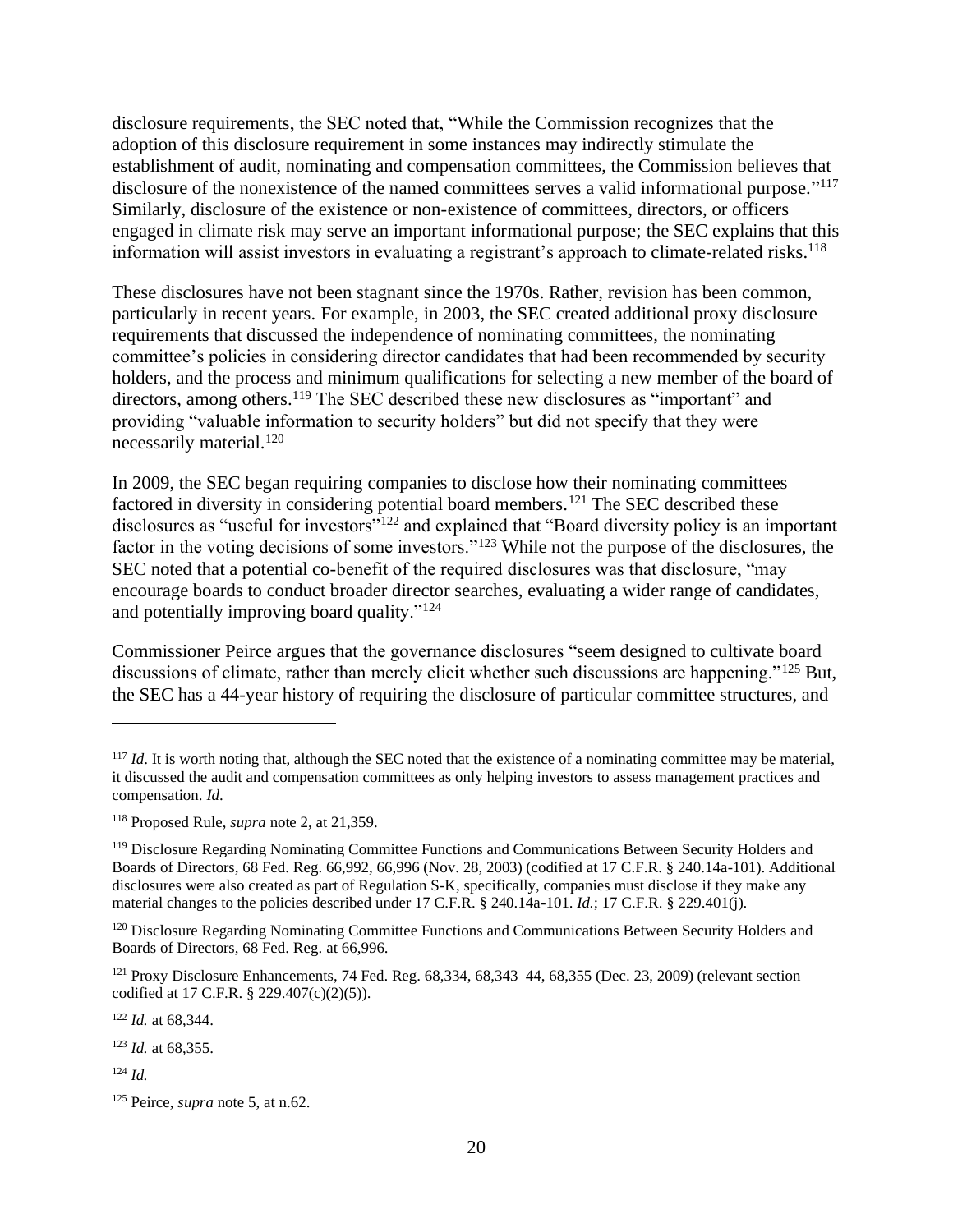the fact that some of these disclosures could inadvertently prompt a firm to adjust its behavior has never been disqualifying.<sup>126</sup>

2. Attendance Policies

Also in 1978, the SEC began requiring companies to disclose how many times the board of directors met in the past year, the name of any director who attended less than 75% of the meetings of committees of which they were a member, and the registrant's policy "with regard to board members' attendance at annual meetings of security holders and . . . the number of board members who attended the prior year's annual meeting."<sup>127</sup> Although many commenters argued that a director could be successful without attending all meetings, the SEC did not discuss the materiality of this disclosure, but rather justified it on the basis that "attendance is an indication of effective board and committee functioning and is relevant to an evaluation of directors."<sup>128</sup>

3. Board Risk Oversight Mechanisms

In 2009, during the Great Recession, the SEC added new disclosures requiring that registrants "disclose the extent of the board's role in the risk oversight of the registrant, such as how the board administers its oversight function, and the effect that this has on the board's leadership structure."<sup>129</sup> The SEC explained that these provisions were motivated by the fact that "investors" have increasingly focused on corporate accountability and have expressed the desire for

 $126$  In fact, in creating the disclosures surrounding nominating, compensation, and audit committees in 1978, the SEC noted that many commenters argued, "the disclosure of the nonexistence of committees was intended to encourage companies to establish the named committees, rather than to provide useful information to shareholders." Shareholder Communications, Shareholder Participation in the Corporate Electoral Process and Corporate Governance Generally, 43 Fed. Reg. 58,522, 58,527 (Dec. 14, 1978). These commenter arguments are similar to Commissioner Peirce's argument today. Peirce, *supra* note [5;](#page-1-0) Peirce, *Cybersecurity*, *supra* not[e 10.](#page-1-1) Just as the SEC justified these earlier committee disclosures by arguing they also served a "valid informational purpose," the climate-related governance disclosures are also justified by the informational benefits they provide to investors. Shareholder Communications, Shareholder Participation in the Corporate Electoral Process and Corporate Governance Generally, 43 Fed. Reg. at 58,527; Proposed Rule, *supra* note [2,](#page-0-0) at 21,359 (explaining that these disclosures are "necessary to aid investors in evaluating the extent to which a registrant is adequately addressing the material climate-related risks it faces, and whether those risks could reasonably affect the value of their investment" and that are intended to provide investors with relevant information about a registrant's board, management, and principal committees.").

<sup>127</sup> 17 C.F.R. § 229.407(b)(2); *see* Shareholder Communications, Shareholder Participation in the Corporate Electoral Process and Corporate Governance Generally, 43 Fed. Reg. at 58,527.

<sup>&</sup>lt;sup>128</sup> Shareholder Communications, Shareholder Participation in the Corporate Electoral Process and Corporate Governance Generally, 43 Fed. Reg. at 58,528. Again, note that these attendance disclosures were not predicated on materiality, but merely relevance. *Id.*

<sup>&</sup>lt;sup>129</sup> 17 C.F.R. § 229.407(h). Analogous to the Proposed Rule, in introducing this rule, the SEC also explained that, "Where relevant, companies may want to address whether the individuals who supervise the day-to-day risk management responsibilities report directly to the board as a whole or to a board committee or how the board or committee otherwise receives information from such individuals." Proxy Disclosure Enhancements, 74 Fed. Reg. 68,334, 68,345 (Dec. 23, 2009). This aligns with the Proposed Rule's requirement that companies disclose how the committees report to the board. Proposed Rule, *supra* not[e 2,](#page-0-0) at 21,467.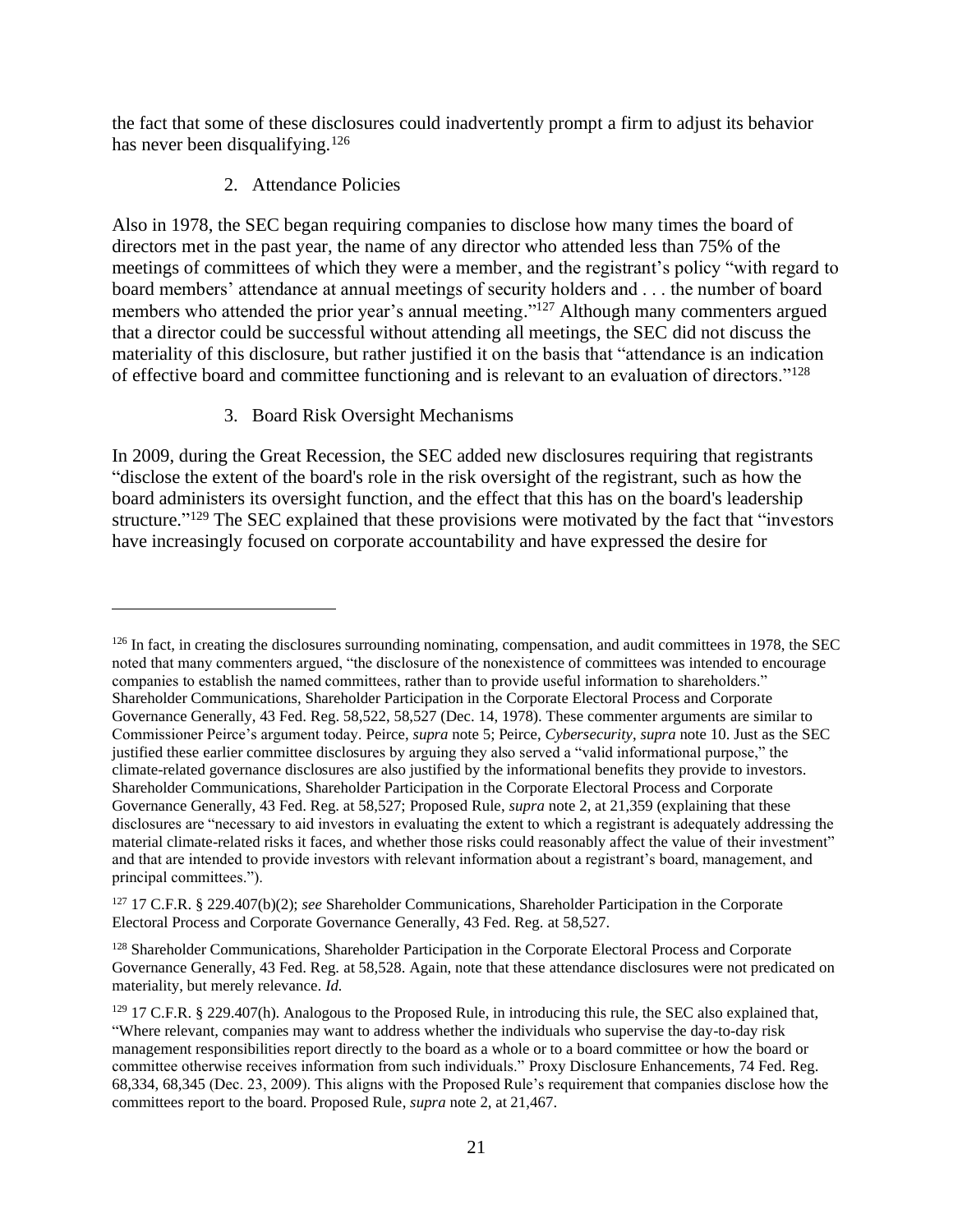additional information."<sup>130</sup> Without discussing materiality, the SEC justified the board risk oversight disclosures by saying:

Expanded disclosure of the board's role in risk oversight may enable investors to better evaluate whether the board is exercising appropriate oversight of risk. Investors would be able to adjust their holdings, allocating more capital to companies in which they believe the board is adequately focused on risks. Improved capital allocation will also benefit the financial markets by increasing market efficiency.<sup>131</sup>

In this rule, the SEC drew attention to capital, liquidity, and operational risk.<sup>132</sup> In the Proposed Rule, the SEC instead draws attention to management of climate risk.

From attendance policies to committee structures to risk oversight, the SEC has a long history of affording investors the opportunity to peer into the structure and operations of a company in order to understand its resilience to risks. The Proposed Rule builds off this history. Since 1978, companies have been required to discuss the existence (or nonexistence) of certain committees, and as recently as 2009, the SEC has promulgated new requirements that strengthen investor's ability to understand how directors oversee and manage risks. Investors have signaled a particular interest in understanding how companies are managing climate-related risks in order to understand their own risk exposure. <sup>133</sup> The SEC—as it has in developing other risk oversight disclosures—is responding to that call.

# <span id="page-21-0"></span>**V. Conclusion**

As described above, the SEC has a long history of using its general disclosure authority under the Securities and Exchange Acts to require disclosure of a wide range of information—both specialized and general, financial and non-financial—with the goal of better informing investors about the financial risks associated with registrants' securities. These disclosure requirements have covered risks that, like climate change, are broad in scope and uncertain in magnitude such as market risk, COVID-19, and the adoption of the Euro—and have encompassed both material and immaterial information.

In its final rule, the SEC should consider highlighting the regulatory precedents discussed above in order to allay concern that the Commission is "discover[ing] in a long-extant statute an unheralded power" and to reassure the public that the Proposed Rule is consistent with the SEC's historical understanding of its statutory authority.

<sup>130</sup> Proxy Disclosure Enhancements, 74 Fed. Reg. at 68,334.

<sup>131</sup> *Id*. at 68,356.

<sup>132</sup> *Id.* at 68,345.

<sup>133</sup> *See, e.g.*, Proposed Rule, *supra* not[e 2,](#page-0-0) at 21,359.